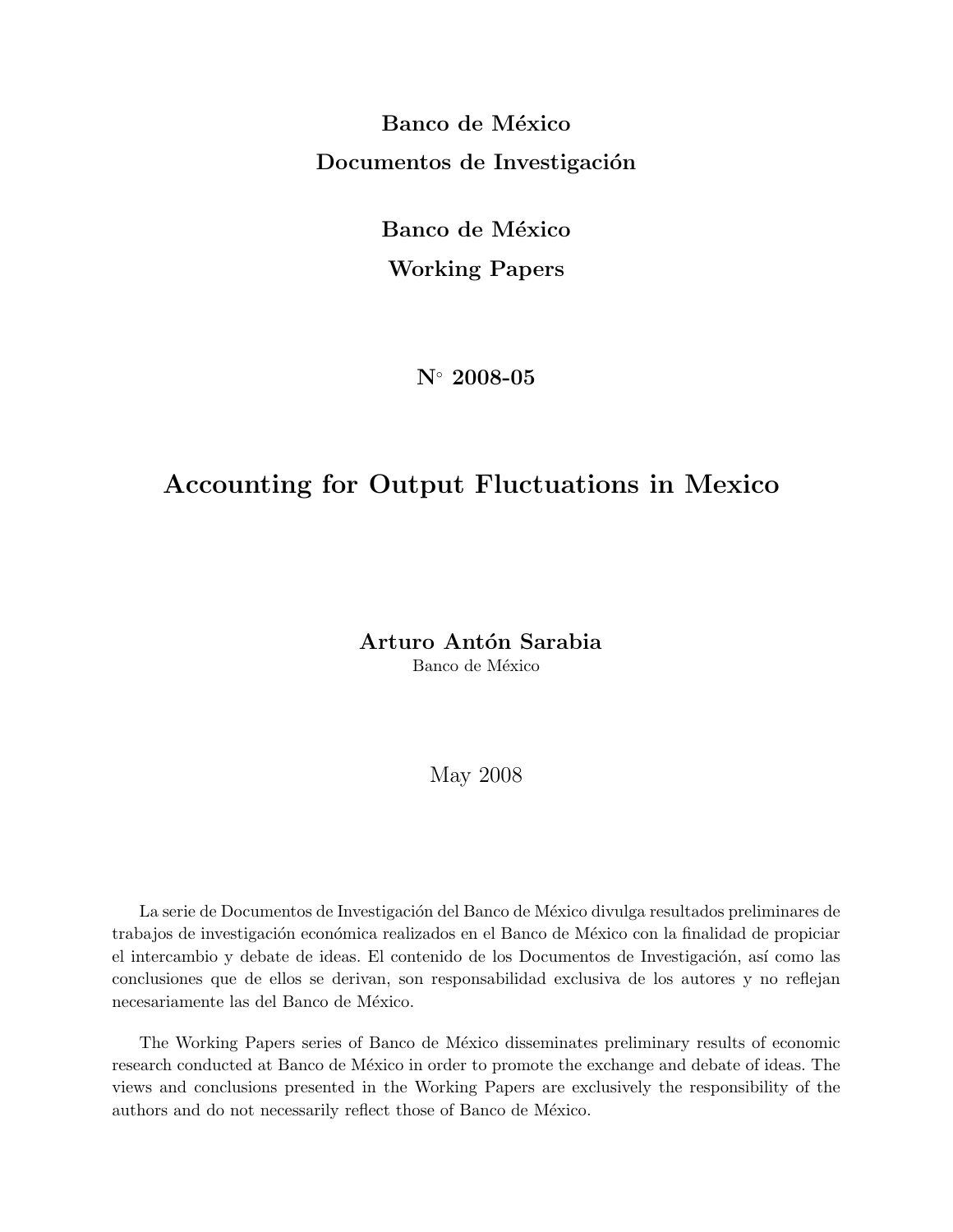# Accounting for Output Fluctuations in Mexico\*

## Arturo Antón Sarabia<sup>†</sup>

Banco de México

### Abstract

During the last years, Mexico has registered relatively large output falls. The business cycle accounting method of Chari, Kehoe and McGrattan (2007) is applied to the two most recent recessions in Mexico (including the "Tequila crisis") in order to understand what are the most important wedges driving output over the cycle and to evaluate to what extent such falls may be smoothed. First, it is found that efficiency and labor wedges may reasonably account for output fluctuations in each recession. Second, counterfactual exercises suggest that the elimination of distortions represented in terms of the efficiency wedge might result in output falls about one third of those observed in the data.

Keywords: Business cycle accounting, Tequila crisis, Total factor productivity, Mexico. JEL Classification: E320, O410, O540.

### Resumen

.

Durante los últimos años se han registrado caídas relativamente grandes del producto en México. La metodología de contabilidad de ciclos económicos de Chari, Kehoe y McGrattan (2007) se aplica a las dos recesiones más recientes en México (incluyendo la "crisis del Tequila") con el objeto de entender cuáles son las "brechas" más importantes para explicar las fluctuaciones del producto a lo largo del ciclo económico, y evaluar en qué medida dichas caídas pueden ser menos pronunciadas. Se encuentra que las brechas de eficiencia y de trabajo pueden explicar razonablemente bien las fluctuaciones del producto en cada recesión. Adicionalmente, ejercicios contrafactuales sugieren que la eliminación de distorsiones representadas por la brecha de eficiencia habría significado caídas del producto de sólo un tercio respecto a aquéllas registradas en los datos.

Palabras Clave: Contabilidad de ciclos económicos, Crisis del Tequila, Productividad total de los factores, México.

<sup>&</sup>lt;sup>\*</sup>I thank Carlos Capistrán, Josué Cortés and Daniel Chiquiar for providing helpful comments on earlier drafts, and Oscar Contreras for an outstanding research assistance.

<sup>&</sup>lt;sup>†</sup> Dirección General de Investigación Económica. Email: arturo anton@banxico.org.mx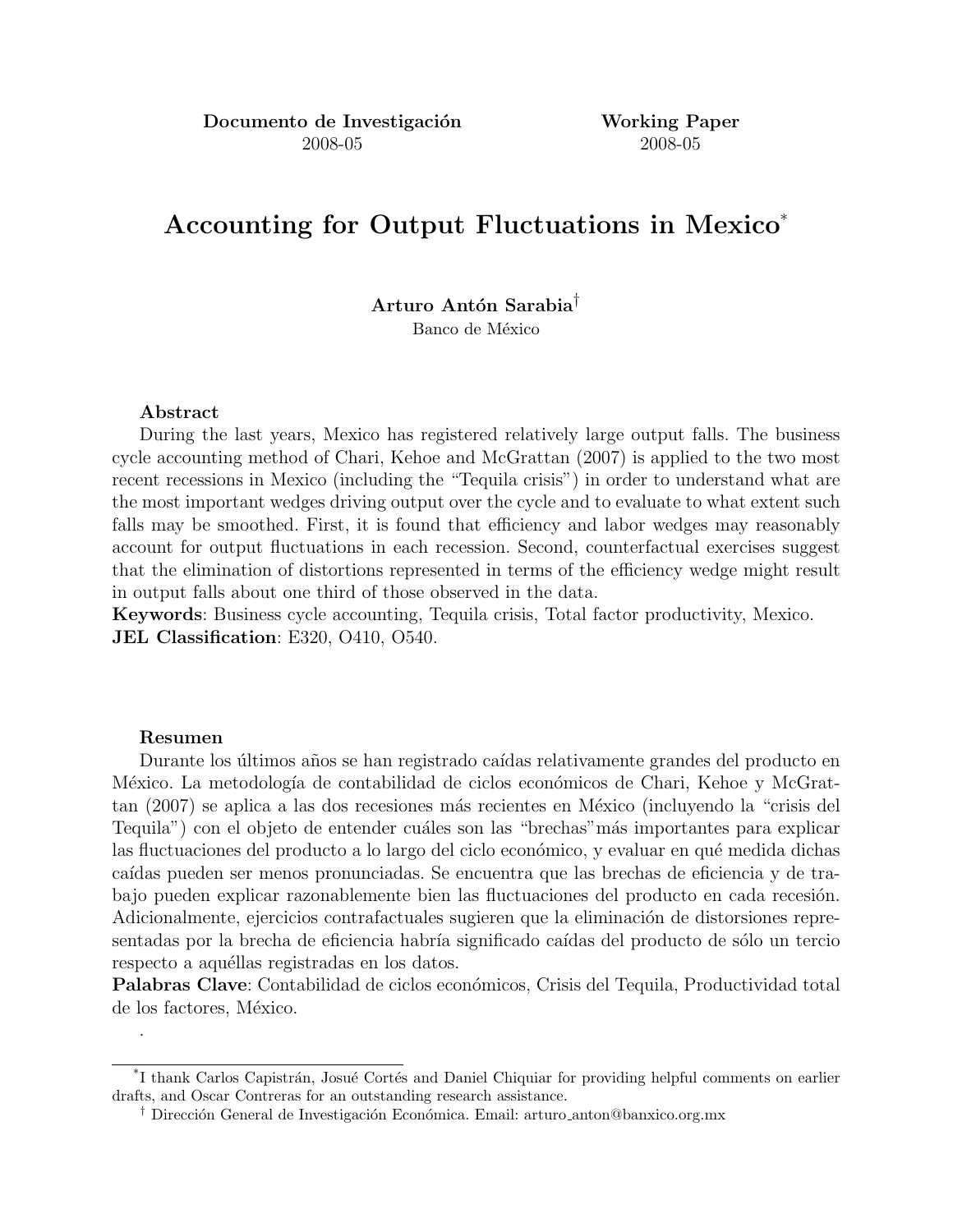## 1 Introduction

During the last years, GDP per capita in Mexico has registered relatively large output drops. In the 1994-1995 crisis, detrended output per capita fell about 12 percent in just 2 quarters. In the most recent business cycle (starting in 2000), the fall in detrended output per capita in Mexico has been larger than the corresponding fall in the US economy (see Figure 1). The goal of this paper is to provide a guide for researchers as to what class of frictions may allow dynamic, stochastic general equilibrium models to account for output fluctuations in Mexican data, and to assess to what extent the elimination of such frictions may lead to smoother output falls during recessions. For that purpose, the business cycle accounting method of Chari, Kehoe and McGrattan (2007) is applied to the last two business cycles in Mexico.<sup>1</sup>This method is appealing since a large class of frictions in general equilibrium models may be represented in terms of four wedges: efficiency, labor, investment, and government consumption wedges. These wedges are directly estimated from the data and the equilibrium conditions of the model in such a way that output fluctuations observed in the data are fully accounted for by these four wedges. The method thus allows to assess how much of the movements in output can be attributed to either a single wedge or a combination of them.

When the business cycle accounting method is applied to the last two recessions in Mexico (labeled as the  $41995$  recession" and the  $42001$  recession"), it is found that the efficiency and the labor wedge are the most promising to explain output fluctuations in each recession. Next, a series of counterfactual exercises are presented to evaluate to what extent output falls might had been lower in the absence of such frictions. The counterfactual exercises are designed so that either the efficiency or the labor wedge are the only wedges eliminated from the model used for the business cycle accounting exercise. For the 1995 recession in Mexico, counterfactual exercises under the benchmark specification of the model suggest that detrended output per capita would have fallen between 2.2 and 3.8 percent in the absence of the efficiency wedge at the trough of the recession, which compares favorably to the 12 percent fall observed in the data. Similarly, output would have fallen between 5 and 6 percent in the absence of the labor wedge at the trough of the recession. For the 2001 recession, where a 7 percent fall in detrended output per capita is registered at the trough of the recession in the data, simulated output falls at most 2.2 percent when the efficiency wedge is eliminated, and it falls at least 6 percent when the labor wedge is eliminated. These results are robust to alternative parametrizations of the model. Thus counterfactual exercises suggest that

<sup>&</sup>lt;sup>1</sup> The methodological framework of this paper belongs to the tradition of "modern" business cycle theory as stated by Lucas (1977), whereby fluctuations in output, employment and other macroeconomic variables are associated with a certain typical pattern of co-movements in prices and other variables. In this class of models, economic agents set decision rules that take into account changes in the economic environment.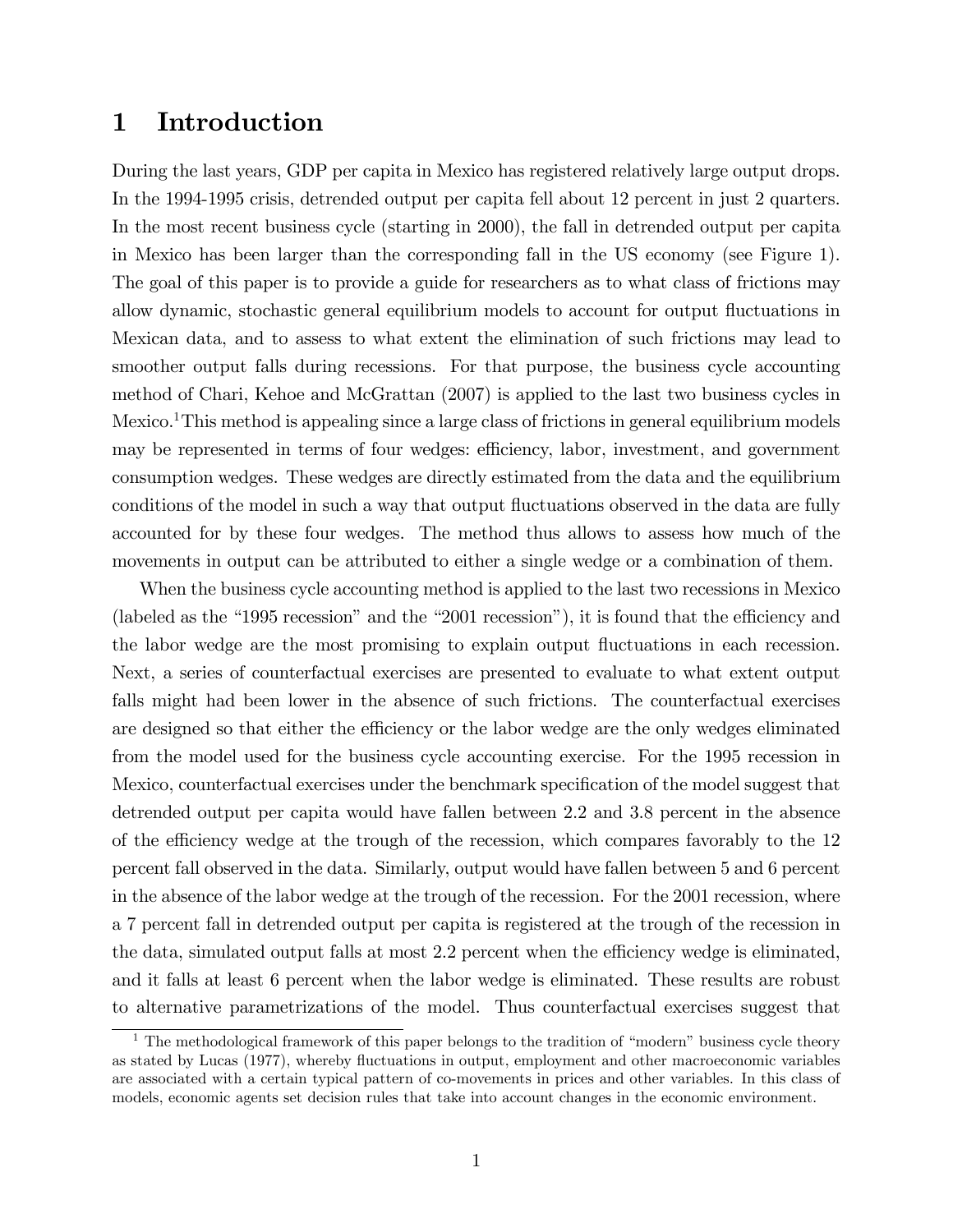eliminating distortions represented in terms of the efficiency wedge is the most promising way to avoid large output falls in Mexico.

In terms of a fairly standard neoclassical growth model, the four wedges represent distortions of different kinds to the equilibrium decisions of agents operating in otherwise competitive markets.<sup>2</sup>This means that a large class of frictions can be represented in terms of a single wedge. For example, the efficiency wedge in the business cycle accounting method is equivalent to the total factor productivity term of the production function. However, the efficiency wedge may be reflecting distortions in relative prices of alternative sorts in more detailed, elaborated models as those of Lagos (2006), Chari et al. (2007), Restuccia and Rogerson (2007), and Erosa and Hidalgo (2007). For this reason, the four wedges do not have a unique economic interpretation. Rather, the accounting exercise performed in this paper is useful to identify promising classes of mechanisms through which primitive shocks lead to economic fluctuations. As this methodology does not intend to identify the primitive sources of shocks, the results provided in this paper do not directly imply that a shock to total factor productivity was the driving force during each recession. In fact, as the elimination of efficiency wedge distortions may lead to smoother output drops in Mexican data, the paper discusses some plausible interpretations of the efficiency wedge found in the literature.

Remarkably, the findings reported in this paper are consistent with a strand of the literature discussed by Kehoe and Prescott (2002). The authors conclude that policies affecting productivity are crucial determinants in explaining nine great depressions of the twentieth century. The difference between the class of papers discussed by Kehoe and Prescott (2002) and the one presented here is that the former is generally based on growth accounting exercises whereas this paper uses a technique -i.e., the business cycle accounting methodespecially tailored for explaining macroeconomic fluctuations.

The rest of the paper is as follows. Section 2 presents the business cycle accounting method in detail. Section 3 presents the results and provides a series of counterfactual exercises. The last section discusses some interpretations of the efficiency wedge reported in the literature and its plausible relationship with the relative large output falls registered in Mexico.

<sup>&</sup>lt;sup>2</sup> An alternative would be to postulate a dynamic, general equilibrium model with some type of nonconvexities in order to admit equilibria that are locally non-unique or indeterminate (see, for example, Farmer and Guo, 1994). One might argue that such class of models could better characterize the Mexican business cycle. However, as is well-known these models are usually critized as the calibration necessary to obtain indeterminacy is empirically implausible. Recently, Duffy and Xiao (2007) report that RBC-style models with non-convexities exhibit equilibria that are unstable under adaptive learning dynamics, thus casting further doubt on the plausibility of this class of models to explain business cycles.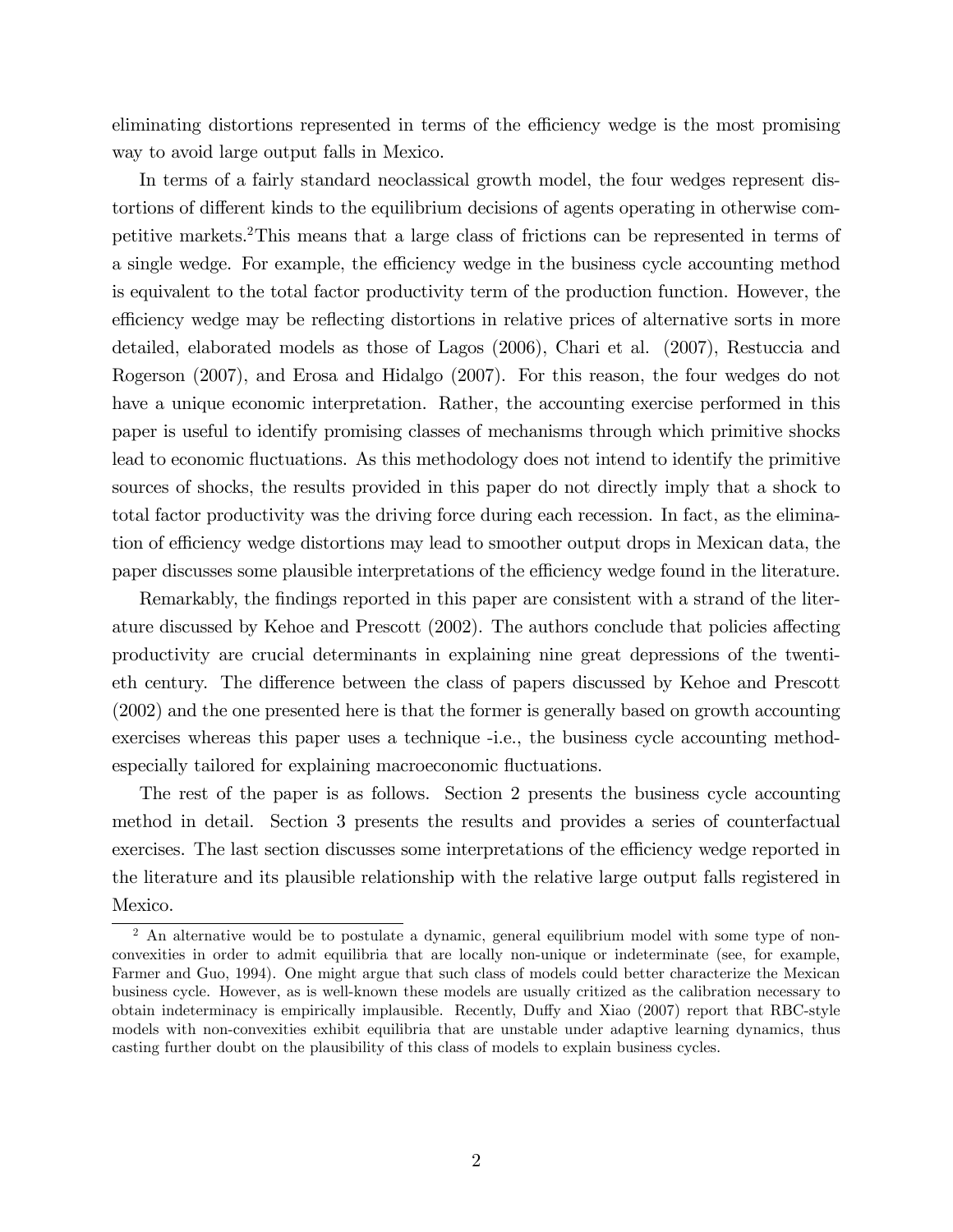## 2 The Business Cycle Accounting Method

The business cycle accounting method of Chari et al. (2007) has two basic components: an accounting procedure and an equivalence result. The method usually requires three models to recover the wedges from the data and to give them an economic interpretation. The accounting procedure is based on a single model, and it serves to assess the importance of wedges to account for áuctuations in macroeconomic variables. On the other hand, the equivalence result needs at least two additional models in order to provide an economic interpretation of the wedges. For this reason, the business cycle accounting method does not uniquely determine the model most promising to study business cycle fluctuations. It does, however, provide a useful guide for researchers about the distortions that are key to explain macroeconomic fluctuations. As the purpose of this paper is to perform an accounting exercise of the business cycle for Mexico and not to provide a formal interpretation of the wedges, only a single model is presented. For a description of how the equivalence result works, the reader is referred to Chari et al. (2007).

The model below (labeled the "benchmark prototype economy") is a roughly standard neoclassical growth model with four stochastic variables or wedges: efficiency, labor, investment, and government consumption wedges. These time-varying wedges distort the equilibrium decisions of agents operating in otherwise competitive markets. They are first estimated from both the data and the equilibrium conditions of the benchmark prototype economy, and then fed back into the model to quantitatively account for the contribution of wedges to business cycle áuctuations, either separately or in combinations. For example, the importance of the efficiency wedge to explain movements in macroeconomic variables may be assessed by cancelling the contribution of the other three wedges in the model. By construction, the four wedges fully account for the observed movements in macroeconomic variables.

To see how the accounting procedure works, this section presents the benchmark prototype economy of Chari et al. (2007). It is extended to include adjustment costs for investment, as Christiano and Davis (2006) find that the accounting exercise may be sensitive to the value of Tobin's  $q$  elasticity. Later on, details about the estimation are discussed.

## 2.1 The Benchmark Prototype Economy

The business cycle accounting exercise considers a standard neoclassical growth model with adjustment costs. As in Chari et al. (2007), four stochastic variables are included: the efficiency wedge  $A_t$ , the labor wedge  $1 - \tau_{n,t}$ , the investment wedge  $1/(1 + \tilde{\tau}_{x,t})$ , and the government consumption wedge  $g_t$ .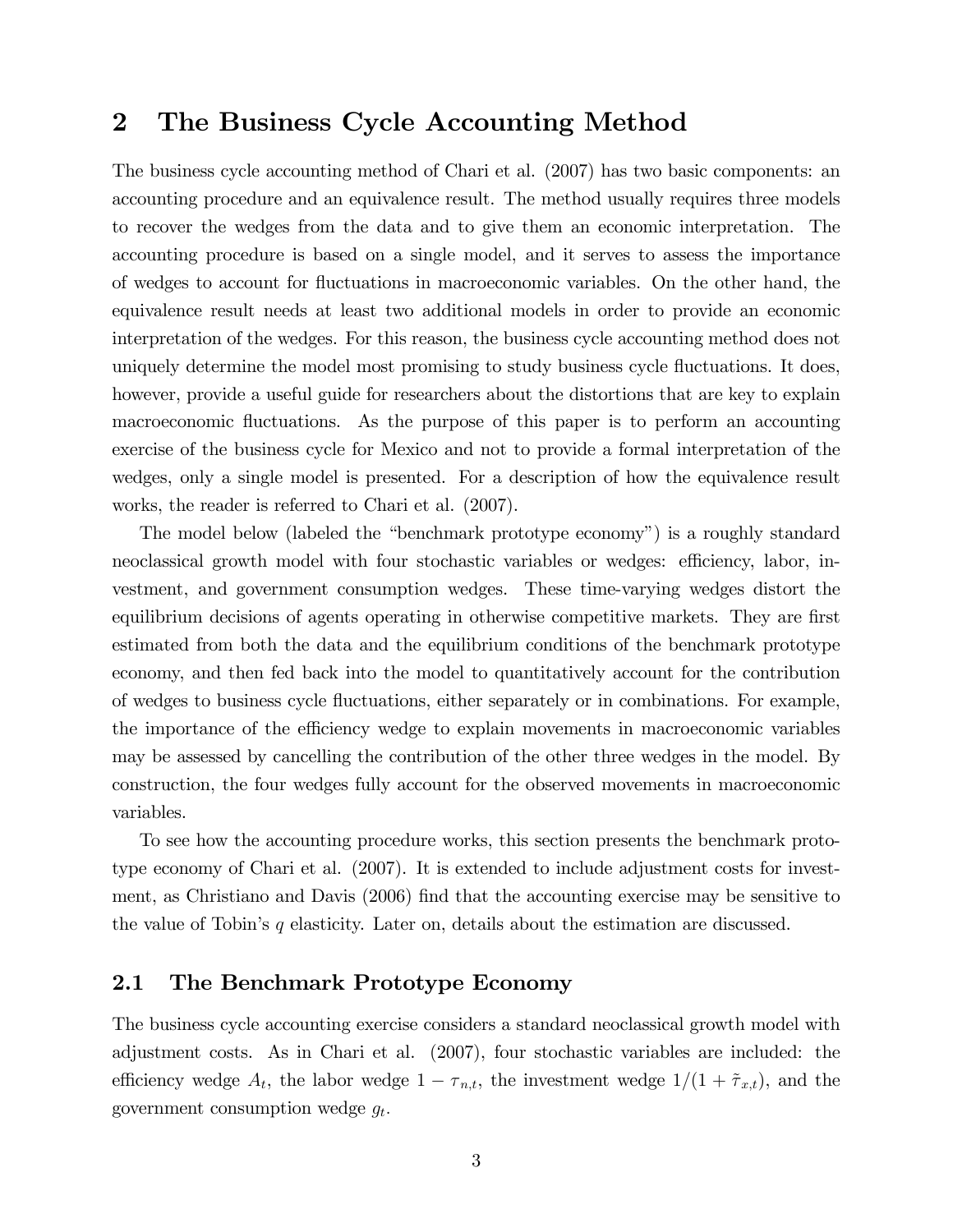Consumers in this model choose per capita consumption  $c_t$  and per capita labor  $l_t$  to maximize lifetime expected utility, given by

$$
E_0 \sum_{t=0}^{\infty} \beta^t U(c_t, l_t) N_t
$$

subject to the budget constraint

$$
c_t + (1 + \tau_{x,t})x_t = (1 - \tau_{n,t})w_t l_t + r_t k_t + T_t
$$

and the law of motion for capital

$$
(1 + \gamma_n)k_{t+1} = (1 - \delta)k_t + x_t - \varphi(x_t/k_t)k_t,
$$
\n(1)

where  $N_t$  is the period t population growing at the rate  $1 + \gamma_n$ ,  $x_t$  is investment,  $w_t$  the wage rate,  $r_t$  the rental rate of capital,  $k_t$  the per capital capital stock,  $T_t$  the per capita lump-sum transfers,  $\delta$  the depreciation rate of capital with  $0 < \delta < 1$ ,  $\beta$  a discount factor satisfying  $0 < \beta < 1$ , and  $\tau_{x,t}$  and  $\tau_{n,t}$  the tax rates on investment and labor, respectively. The function  $\varphi(x_t/k_t)$  represents adjustment costs for investment with properties  $\varphi' > 0$ and  $\varphi'' \geq 0$ .

Technology in this economy is represented by a neoclassical production function of the form  $F(k_t, (1+\gamma)^t l_t)$  where the term  $(1+\gamma)^t$  is the exogenous growth rate of laboraugmenting technical progress. Thus per capita output  $y_t$  is determined by

$$
y_t = A_t F\left(k_t, (1+\gamma)^t l_t\right). \tag{2}
$$

As is usual in a perfectly competitive environment, prices of each factor of production are equal to their corresponding marginal productivities, i.e.,  $w_t = F_{n,t}$  and  $r_t = F_{k,t}$ .

Finally, government in the model is represented in terms of the level of per capita expenditures  $g_t$ , where  $g_t$  fluctuates around a trend given by  $(1 + \gamma)^t$ . The resource constraint in this economy is thus given by

$$
c_t + x_t + g_t = y_t. \tag{3}
$$

Standard first-order conditions of the household problem yield

$$
-\frac{U_{l,t}}{U_{c,t}} = (1 - \tau_{n,t}) A_t (1 + \gamma)^t F_{n,t},
$$
\n(4)

and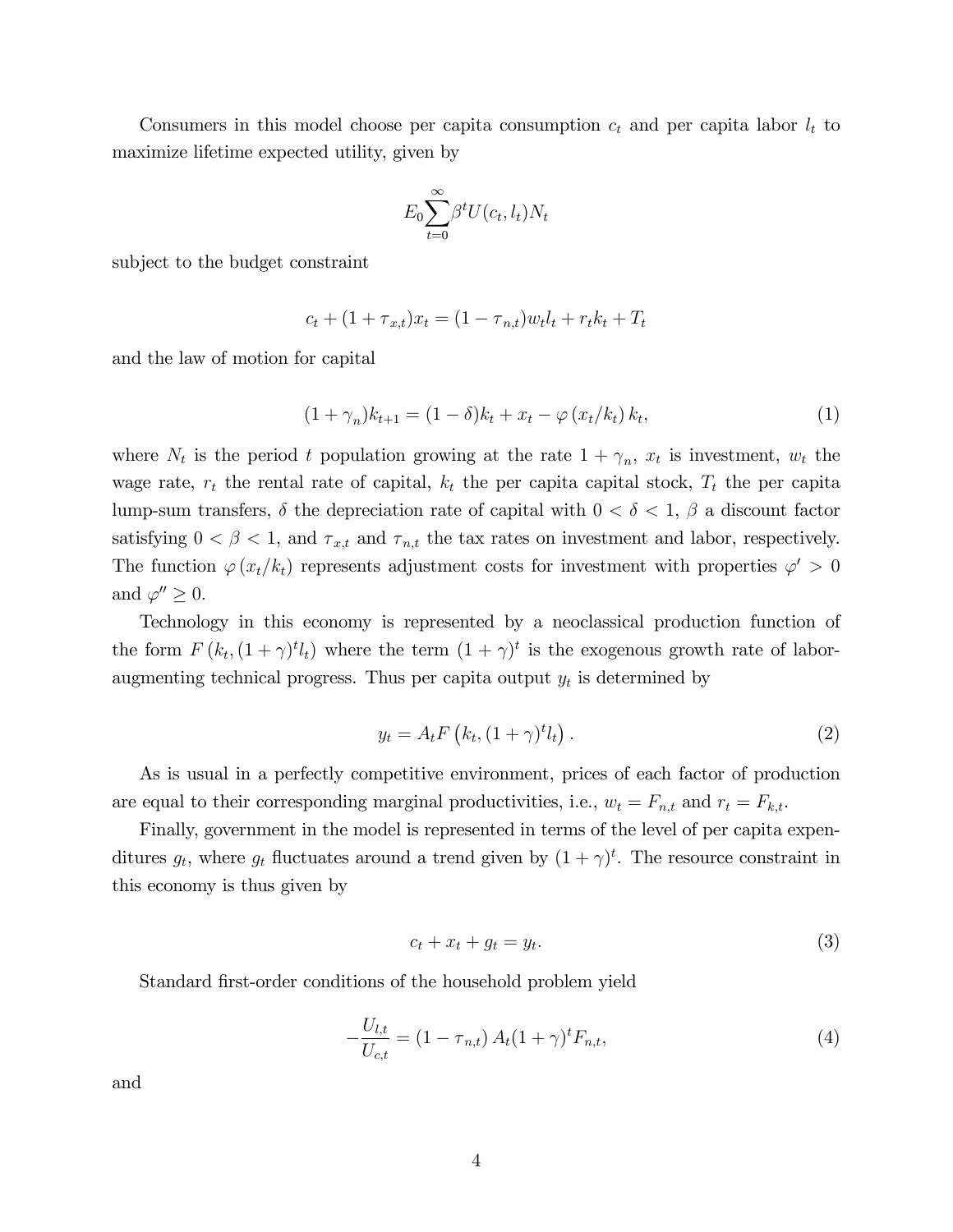$$
(1 + \tilde{\tau}_{x,t})U_{c,t} = \beta E_t U_{c,t+1} \left[ A_{t+1} F_{k,t+1} + (1 + \tilde{\tau}_{x,t+1}) \Gamma_{t+1} \right],
$$
\n(5)

where  $U_{j,t}$  denotes the derivative of  $U_t$  with respect to  $j, 1 + \tilde{\tau}_{x,t} \equiv \frac{1+\tau_{x,t}}{1-\varphi'(x_t)}$  $\frac{1+\tau_{x,t}}{1-\varphi'(x_t/k_t)},$  and  $\Gamma_{t+1} \equiv$  $\left(1-\delta-\varphi\left(\frac{x_{t+1}}{k_{t+1}}\right)+\varphi'\left(\frac{x_{t+1}}{k_{t+1}}\right)\left(\frac{x_{t+1}}{k_{t+1}}\right)\right)$ . Equation (4) is the marginal rate of substitution between leisure and consumption, which is equal to the after-tax marginal product of labor. Expression (5) is the familiar Euler equation, where intertemporal consumption is a function of the investment tax rate  $\tilde{\tau}_{x,t}.^3$ 

In this model, the efficiency wedge  $A_t$  in (2) resembles the productivity parameter. In a similar fashion, the terms  $1 - \tau_{n,t}$  and  $1/(1 + \tilde{\tau}_{x,t})$  introduce a wedge in expressions (4) and (5) with respect to an otherwise standard neoclassical model with no distortions. These wedges resemble (but are not necessarily equal to) tax rates on labor income and investment. Finally, the government consumption wedge  $g_t$  is defined by (3).

As discussed by Chari et al. (2007), the appeal of this relatively simple framework is that a large class of macroeconomic models may be mapped into the benchmark prototype economy described above. For example, a model with constant technology and input-Önancing frictions is equivalent to a growth model with efficiency wedges. Alternatively, an economy with sticky wages and monetary shocks is equivalent to a prototype model with labor wedges. An open economy model with international borrowing and lending is equivalent to a prototype, closed economy model with a government consumption wedge, and so on.

In the benchmark prototype economy, each wedge in isolation captures the total distortion or deviation between inputs and outputs to an equilibrium condition of the model. For example, distortions in the production function captured by the efficiency wedge in  $(2)$  may arise from a series of factors. Restuccia and Rogerson (2007) interpret these distortions as differences in government policies at the plant level. Schmitz  $(2005)$  argue that such distortions may represent inefficient work practices at the firm level. Lagos (2006) model the efficiency wedge in terms of labor market policies that lead to misallocations of labor across firms. Finally, Chari et al.  $(2007)$  present a model where the efficiency wedge is derived from financing frictions that lead some firms to pay higher interest rates than do other firms. Hence the efficiency wedge in  $(2)$  is able to capture all these distortions. Therefore, if it is believed that two or more of these distortions affect the equilibrium condition  $(2)$ , this method cannot identify each of them separately.

<sup>&</sup>lt;sup>3</sup> This intertemporal wedge may alternatively be defined in terms of a tax on capital income  $\tau_{k,t}$ . Chari et al. (2006) find that the accounting procedure is not sensitive to this alternative specification of the intertemporal wedge.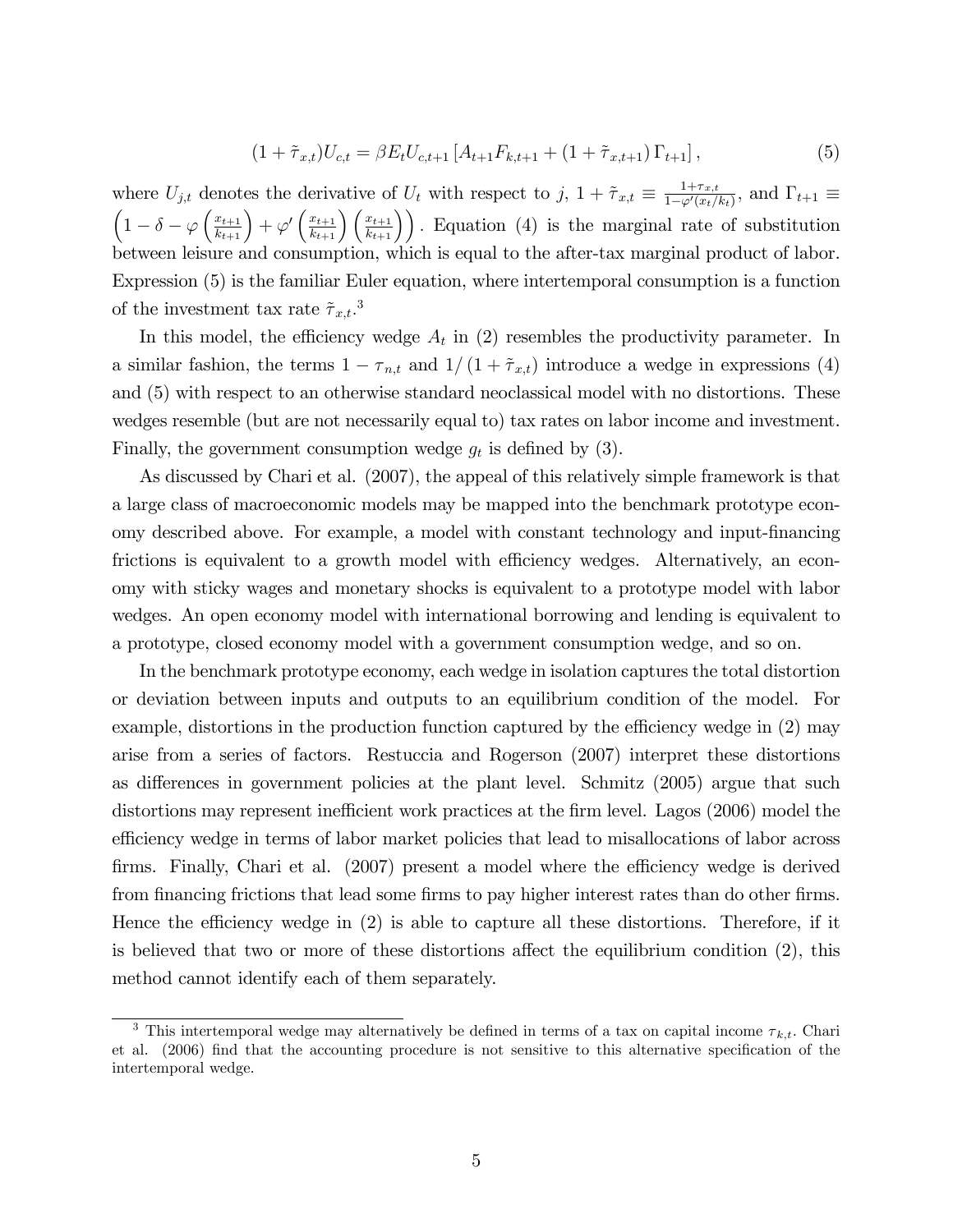## 2.2 Estimation method

The accounting procedure of Chari et al. (2007) may be implemented in two steps. First, wedges of the benchmark prototype economy are measured by using both the data and a detrended version of the model. Then the prototype model is simulated using the wedges already obtained to assess the contribution of wedges (either separately or in combinations) to áuctuations in variables of interest such as output, labor and investment.

The model is estimated using available quarterly data on Mexican output, hours worked, investment, and government expenditures (including the external sector) for the period 1987Q1-2006Q3. The analysis is restricted to this period as reliable quarterly data on hours worked for Mexico is only available since 1987Q1 (details about data sources and construction of variables can be found in the Appendix).

#### Measurement of wedges

The measurement of wedges is performed in three steps. First, functional forms for preferences and technology are set and parameter values of the benchmark prototype model are calibrated as in the business cycle literature to be consistent with macroeconomic data for Mexico. Second, a stochastic process for the wedges is estimated using the functional forms assumed and the calibration of parameter values. Finally, the four wedges are measured by using the estimated stochastic process for the wedges, available data and the equilibrium conditions of the benchmark prototype economy.

As in Chari et al. (2007), standard functional forms for preferences and technology are assumed to measure the wedges in the benchmark prototype model. In particular, preferences are of the logarithmic form  $U(c, l) = \log c + \psi \log(1 - l)$ , the production function is of the Cobb-Douglas type  $F(k, l) = k^{\alpha}l^{1-\alpha}$ , and the adjustment cost is specified in terms of the quadratic function  $\varphi(x/k) = (a/2)(x/k - b)^2$ .<sup>4</sup> This adjustment cost function is commonly used in the literature, as in Chari et al. (2007). Following Gollin (2002), the capital share parameter  $\alpha$  is fixed to 0.35. This value is within the interval reported by García-Verdú (2005) for Mexico using data at the household level. The depreciation rate  $\delta$  and the discount factor  $\beta$  are set to 9.1 percent and 0.961 on an annual basis, respectively, as these are the values suggested by Lubik and Teo (2005) using Bayesian estimation techniques on Mexican data. As in Chari et al. (2007), the time allocation parameter  $\psi$  is set to 2.24. This implies that Mexican households allocate about one third of their time to working activities, an observation consistent with data reported by the National Employment Survey and the National Survey of Occupation and Employment. The exogenous technology growth rate  $\gamma$ 

<sup>4</sup> Chari et al. (2007) show that the business cycle accounting method is qualitatively robust to alternative specifications of production functions and preferences.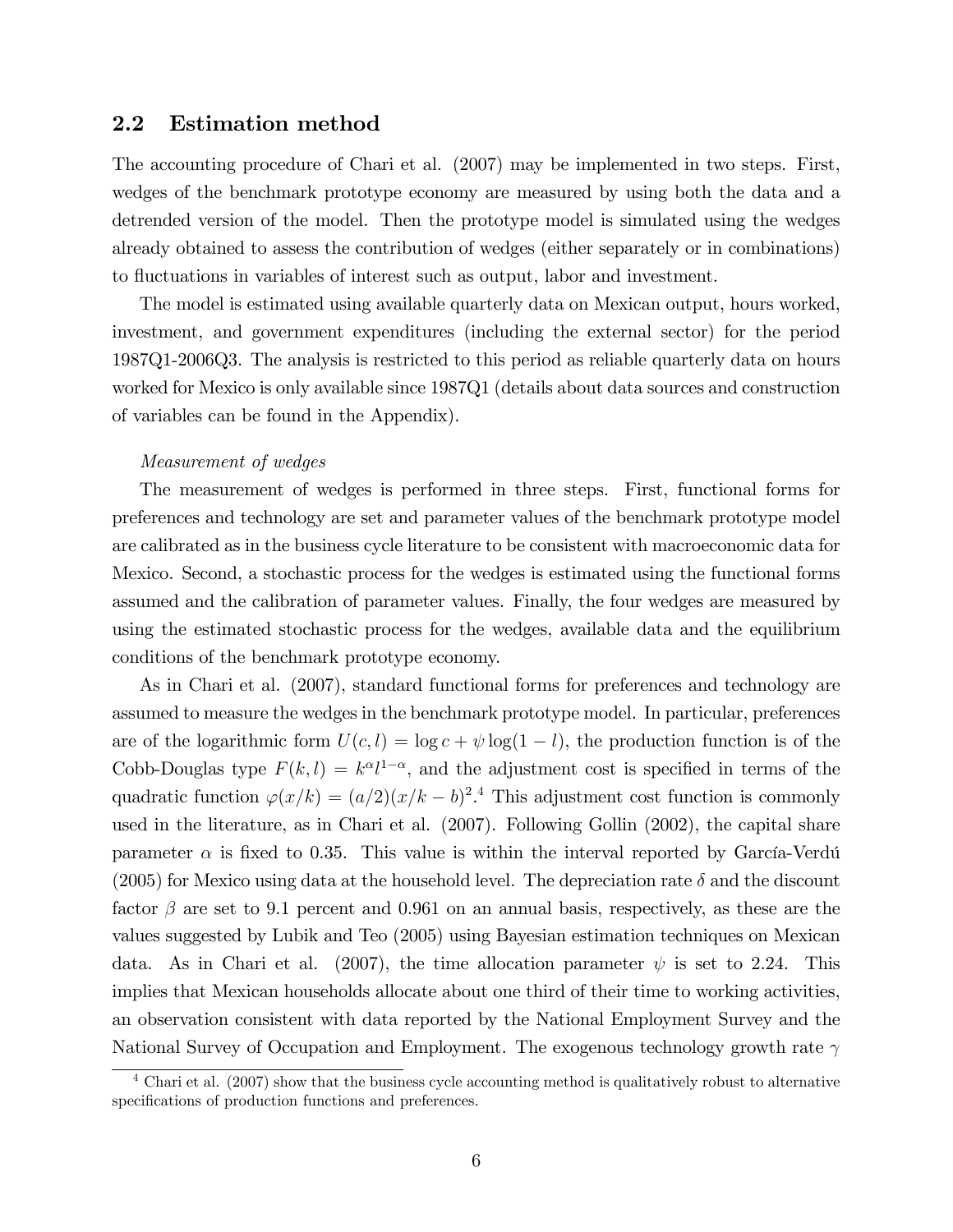is set to 0.8 percent on an annual basis as this is the average growth rate of GDP per capita over the period of analysis. In a similar vein, population growth  $\gamma_n$  is set to 2.2 percent which is the average annual growth rate of population between 15 and 64 years over the period.

As for the adjustment cost function, the parameter b is set equal to the investment-capital share at the steady state, namely  $b = (1 + \gamma_n)(1 + \gamma) - 1 + \delta$ , so that adjustment costs are zero at the steady state. The value for parameter a is set to be consistent with a series of alternative values for the elasticity of investment-to-capital ratio with respect to the price of capital (henceforth "Tobin's q elasticity"). In particular, such an elasticity in the model is defined by

$$
\eta \equiv \frac{d \log(x_t/k_t)}{d \log P_{k,t}} = \frac{1}{b\varphi''},
$$

where  $P_{k,t}$  is the market price of capital in the benchmark prototype economy determined by  $P_{k,t} = 1/(1 - \varphi'(x_{t+1}/k_{t+1}))$ . Thus given the values for b and Tobin's q elasticity  $\eta$ , a value for a may be recovered.

Setting an appropriate value for Tobin's  $q$  elasticity is sometimes controversial. Using Bayesian techniques, Lubik and Teo (2005) report an elasticity point value of 3 for Mexico. Using data for the US, Christiano and Davis (2006) find that a prototype economy similar to the one presented above with a Tobin's  $q$  value of 3 underestimates the volatility in the rate of return of capital observed in the data. For this reason, these authors prefer to work with an elasticity of 1. In this regard, Bernanke et al. (1999) and Chari et al. (2007) argue that a reasonable lower bound for such elasticity should be around 2 as lower elasticity values imply implausible high adjustment costs. Given this controversy, the estimations presented in this paper consider the alternative values of 3 and 1 for Tobin's  $q$  elasticity. It is important to remark that an elasticity of 1 should be considered as an extreme value, given the quadratic adjustment cost assumed (cf. Chari et al. (2007)).

The second step is to estimate an stochastic process for the wedges. For such estimation, a vector autoregressive VAR(1) process of the form

$$
s_{t+1} = P_0 + Ps_t + \varepsilon_{t+1} \tag{6}
$$

is assumed. Here, the vector  $s_t$  is defined in terms of the four wedges, namely  $s_t =$  $(\log A_t, \tau_{n,t}, \tilde{\tau}_{x,t}, \log g_t)$ , and the shock  $\varepsilon_t$  is i.i.d. and distributed normally with mean zero and covariance matrix  $V$ . To ensure that  $V$  is positive semidefinite, a lower-triangular matrix Q such that  $V = QQ'$  is estimated. Parameters included in matrices  $P_0$ , P and V of the VAR(1) process for the wedges are then estimated using maximum likelihood methods, the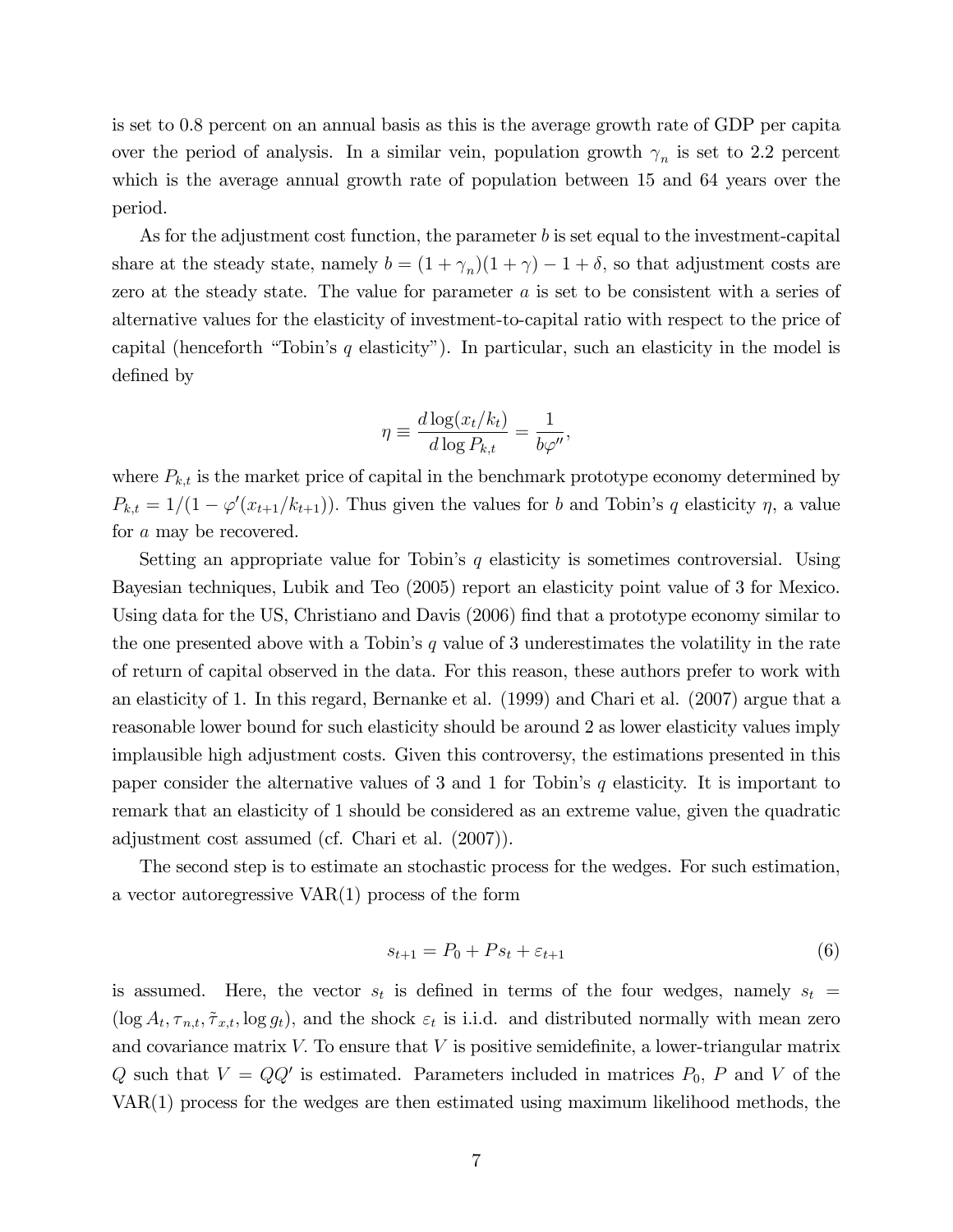log-linear decision rules of the benchmark prototype economy, and data on output, labor, investment and government consumption including net exports (see the Appendix and Chari et al. (2006) for details).

Once the stochastic process in (6) is estimated, the next step is to measure the four wedges. These wedges may be recovered from the data and the equilibrium conditions of the benchmark economy. For example, the government consumption wedge may be measured directly from the data as the sum of government expenditures and net exports so that data is consistent with the theory. To measure the remaining three wedges, let  $y_t^d, l_t^d, x_t^d$ , and  $k_0^d$ denote data on production, labor, investment and the initial capital stock, respectively, and let  $y(s_t, k_t)$ ,  $l(s_t, k_t)$ , and  $x(s_t, k_t)$  represent the decision rules of the model. Then the realized wedge series  $s_t^d$  solves

$$
y_t^d = y(s_t^d, k_t), l_t^d = l(s_t^d, k_t), x_t^d = x(s_t^d, k_t),
$$
\n(7)

with  $k_{t+1} = (1 - \delta)k_t + x_t^d - \varphi(x_t^d/k_t) k_t$ ,  $k_0 = k_0^d$  and  $g_t = g_t^d$ . Thus the three equations (2), (4) and (5) are used to solve for the remaining three unknown elements of the vector  $s_t$ .

#### Contribution of wedges

After estimating the wedges, the benchmark prototype model may be simulated in order to assess, separately and in combinations, the contribution of wedges to fluctuations in variables of interest starting at some initial date. This contribution is measured by comparing the realizations of variables such as output, labor and investment arising from simulating the model to those in the data. For example, define the vector of wedges  $s_{1t} = (\log A_t, \overline{\tau}_n, \overline{\tau}_x, \log \overline{g})$  so that in period t the efficiency wedge takes on its period t value while simultaneously keeping the other wedges at some constant values. The corresponding decision rules for output, labor and investment may be denoted by  $y^{e}(s_{1t}, k_{t}), l^{e}(s_{1t}, k_{t}),$  and  $x^e(s_{1t}, k_t)$ , respectively. These decision rules along with an initial condition  $k_0^d$ , the realized wedge series  $s_t^d$  and the law of motion for capital may be used to compute sequences for output, labor and investment, denoted by  $y_t^e, l_t^e$  and  $x_t^e$ , respectively. These sequences are called the *efficiency wedge components* of output, labor and investment. These output, labor and investment components may then be directly compared to actual data to assess how well they can match the data.

Naturally, this accounting exercise may be performed in alternative ways. For example, the *labor wedge components* may be computed in a similar fashion by defining a vector  $s_{2t} =$  $(\log \bar{A}, \tau_{n,t}, \bar{\tau}_x, \log \bar{g})$ , and so on. It is also possible to construct components for combined wedges. For example, the efficiency plus labor wedge components may be obtained after defining a vector  $s_{5t} = (\log A_t, \tau_{n,t}, \bar{\tau}_x, \log \bar{g})$ . If the four wedges are fed into the decision rules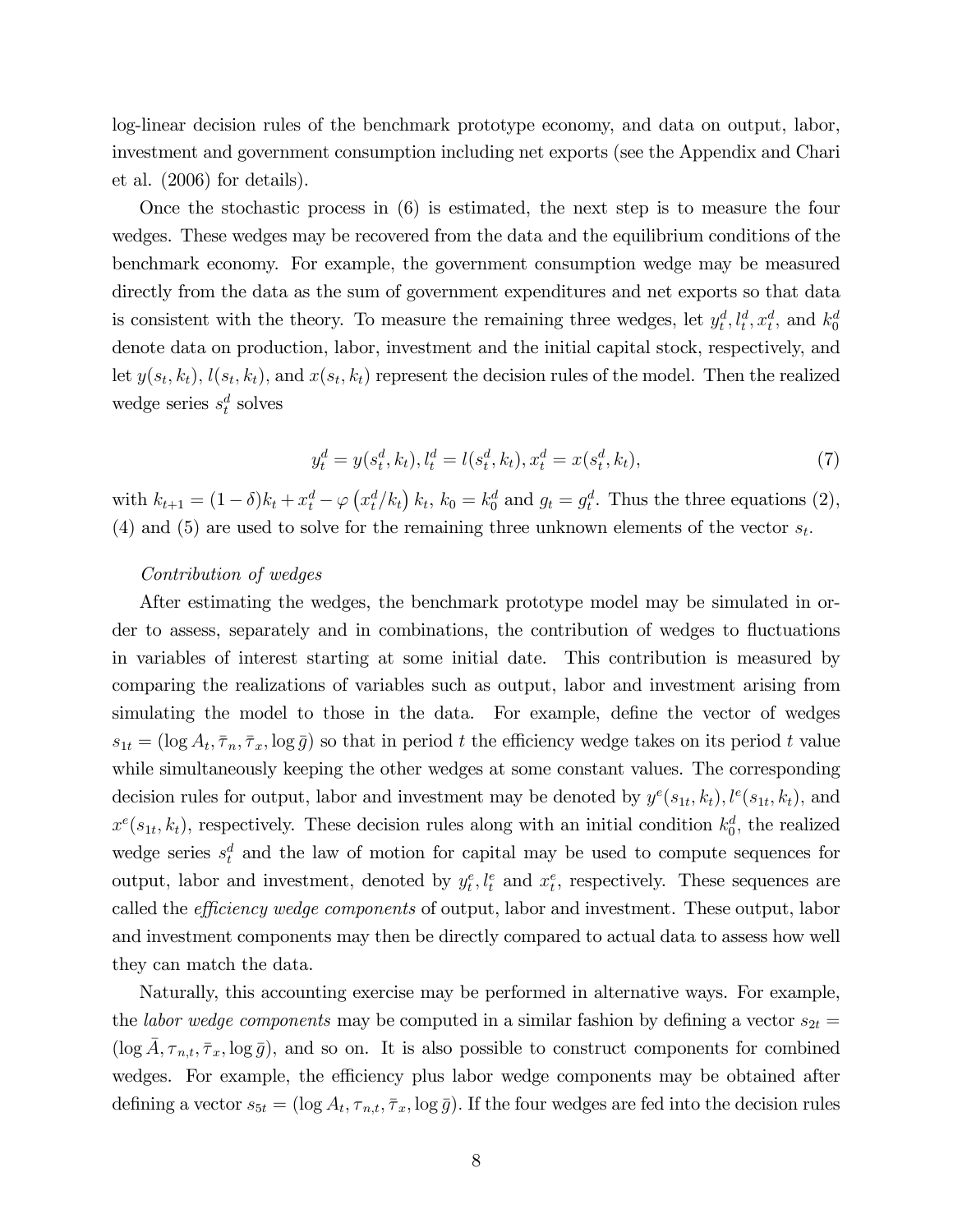in (7) and used in combination with both the law of motion for capital and the equation  $\log g_t(s_t^d) = \log g_t$ , all the movements in output, labor and investment from the simulation are exactly those observed in the data by construction.

Before presenting the results, Table 1 displays the estimates of the AR(1) stochastic process of the wedges for Mexico given by  $(6)$  under alternative values for Tobin's q elasticity. Parameters are estimated with maximum likelihood methods using the whole sample. Naturally, these parameter values are used in the accounting method for each recession.

## 3 Results

### 3.1 Benchmark model

The accounting procedure of the business cycle accounting method is now applied to study the two most recent business cycles in Mexico. The first comprises the period 1994Q4-1999Q4 (labeled as the "1995 Recession" below) as the fourth quarter of 1994 is typically associated with the start of the Tequila crisis.<sup>5</sup>The analysis ends in the fourth quarter of 1999 as this is the period where output per capita roughly returns to the level prevailing at the start of the crisis. The period for the second business cycle starts in 2000Q3 and follows through  $2006Q3$  (labeled as the "2001 Recession" below), given the available data at the time of writing. For illustrative purposes, in the figures shown below output is normalized to 100 at the beginning of each recession.

The results show that the efficiency and labor wedges are the two most promising distortions accounting for output fluctuations in each of the two most recent recessions in Mexico. The investment wedge plays a minor role in accounting for output fluctuations in the 1995 recession but essentially no role in the 2001 recession. Finally, it is shown that output due to the government wedge component is negatively correlated with output for each recession.

#### a. The 1995 Recession

Figure 2 shows actual output along with three measured wedges: the efficiency wedge A, the labor wedge  $(1 - \tau_n)$ , and the investment wedge  $1/(1 + \tilde{\tau}_x)$  for the period 1994Q4-1999Q4.<sup>6</sup>For illustrative purposes, wedges are estimated with a Tobin's q elasticity of  $3.7$ It

 $5$  Following the definition provided by Kehoe and Prescott (2002), the output fall registered during the 1995 crisis cannot be classified as a great depression.

<sup>&</sup>lt;sup>6</sup> The government consumption wedge is not reported as it is both highly volatile (see Tables 2 and 4 below) and unable to account for output fluctuations in each recession, as described later.

<sup>&</sup>lt;sup>7</sup> All the results under a Tobin's q elasticity value of 1 not reported in this paper may be available upon request.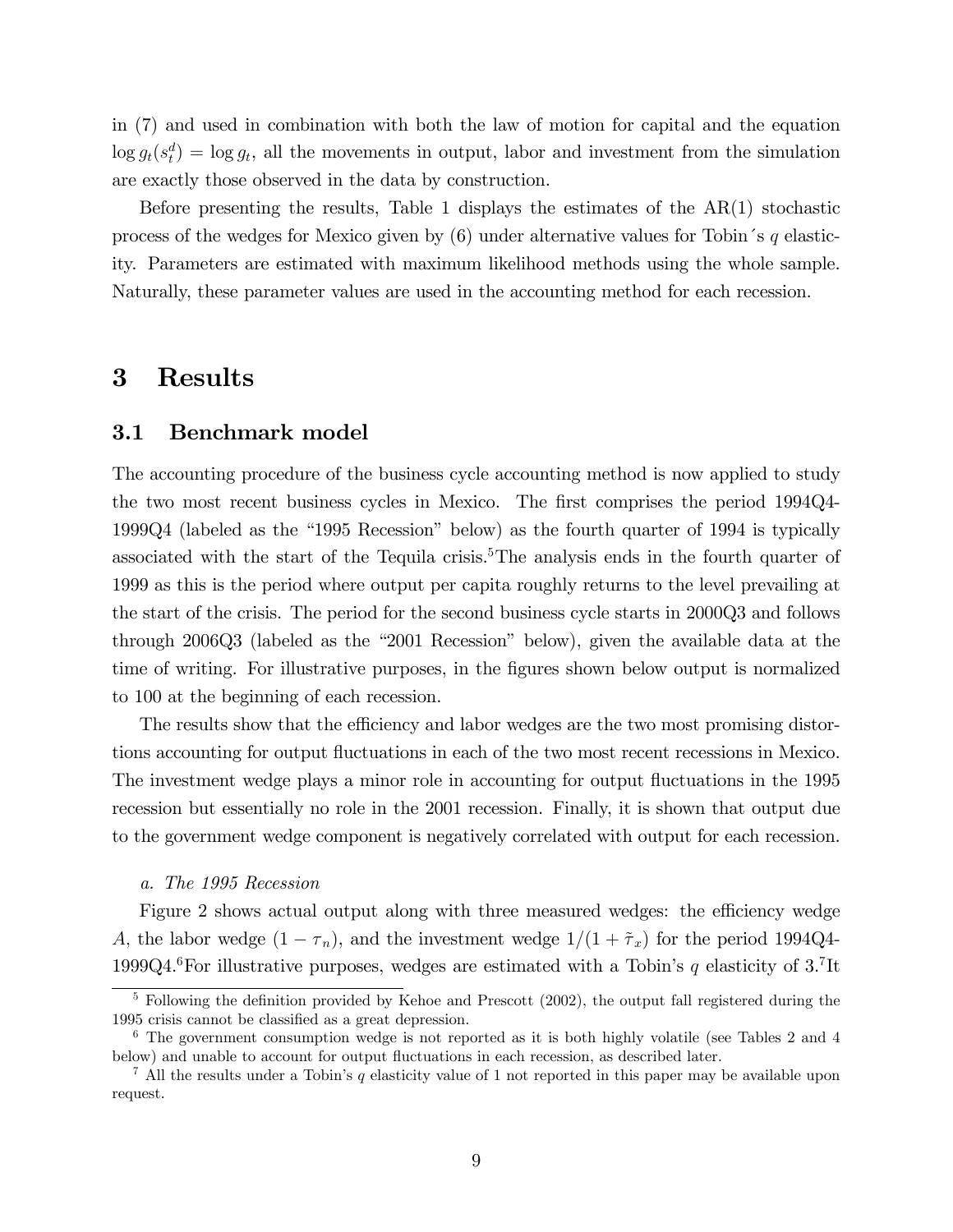may be noticed that actual (detrended) output per capita falls slightly more than 12 percent two quarters right after the beginning of the crisis. Thereafter it increases gradually so that it returns to its initial level after five years. Remarkably, the efficiency wedge follows closely the output drop in the data and part of its recovery during several quarters. This result is consistent with the Öndings of Mendoza (2006), Kehoe and Ruhl (2006), and Meza and Quintin (2006). These authors report that total factor productivity registered a large drop during the 1995 recession in Mexico and a slow recovery afterwards. On the other hand, both the labor and investment wedges follow a relatively different pattern than output in general.

The statistical analysis of the wedges is provided in Table 2 assuming a Tobin's  $q$  elasticity value of 3.<sup>8</sup>Data is detrended with the HP filter. Part A provides the standard deviation and cross correlation of wedges with respect to output. For example, the first entry shows that the efficiency wedge fluctuates relatively less than output and that such wedge is positively correlated with contemporaneous output. This is also true for the labor wedge. The investment wedge also fluctuates less than output and leads the cycle. Finally, fluctuations in the government wedge are about six times larger than output fluctuations, and this wedge is negatively correlated with contemporaneous output. Part B of Table 2 reports cross correlations between wedges. For example, the efficiency and labor wedges are positively correlated, both contemporaneously and for several leads. In a contemporaneous sense, the efficiency wedge is also positively correlated with the investment wedge but negatively correlated with the government consumption wedge.

The decomposition of output fluctuations in terms of wedges is presented in Table 3, assuming an elasticity value of 3. For example, the first entry in Part A simply states that the efficiency wedge component of output fluctuates relative less with respect to actual output, and it is positively correlated with contemporaneous output. A similar qualitative result is found for output due to either the labor or the investment wedge component, although the former explains a higher fraction of output volatility in the data. The exception is the government consumption wedge component, as simulated output is negatively correlated with contemporaneous output. Part B of Table 3 shows that all cross correlations that do not involve output due the government consumption wedge are positive.

The conclusion derived from Table 3 is that the efficiency wedge is the most promising to explain output fluctuations during the Tequila crisis in the sense that exhibits the highest contemporaneous correlation with output combined with a substantial explanation of output

<sup>&</sup>lt;sup>8</sup> As a matter of comparison, properties of the wedges and the output components for the entire sample (i.e., 1987Q1-2006Q3) may be found in Tables 6 and 7 respectively, assuming a Tobin's  $q$  elasticity of 3. Perhaps not surprising, these results are very similar in a qualitative sense to those found for the 1995 and 2000 recessions (see below).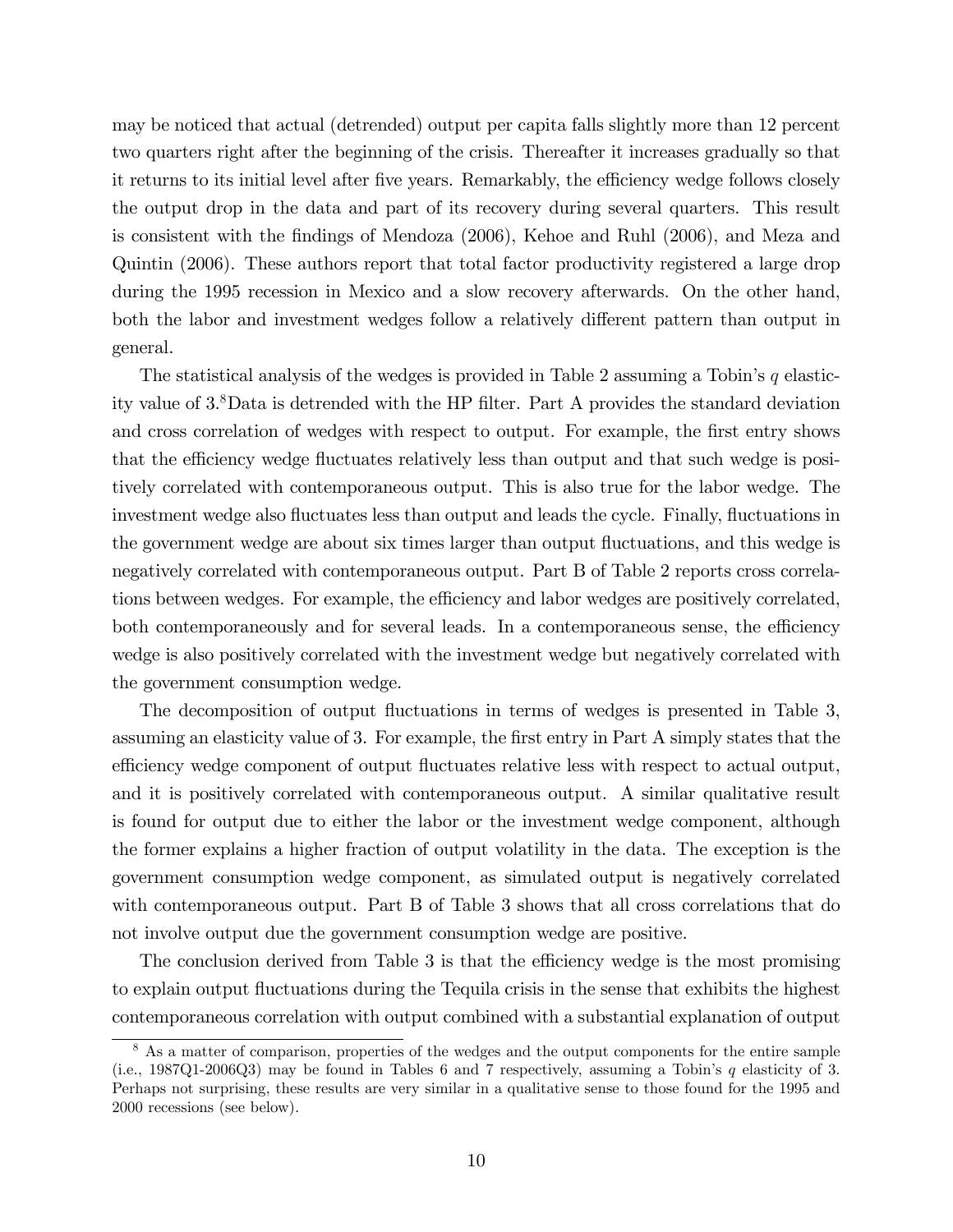variability. Along these lines, the labor wedge is also promising although it displays a slightly lower correlation with output. The investment wedge is less important than the other two in the sense that it only contributes to explain less than 20 percent of output variability. Finally, output due to the government consumption wedge is simply inconsistent with actual data. These results suggest that the efficiency and the labor wedge can substantially explain output fluctuations in Mexico for this particular period.<sup>9</sup>

Given the results of Table 3, Figures 3 and 4 present data on output along with the predictions of the model due to efficiency and labor wedge components under alternative values of Tobin's q elasticity, respectively. Consider first the results from Figure 3. Consistent with the results reported in Table 3, simulated output due to the efficiency wedge component follows actual data relatively close regardless of the value for Tobin's  $q$  elasticity. In fact, this wedge explains between 70 and 81 percent of the output fall at the trough of the recession, depending on the parametrization of the adjustment cost function. Figure 4 now presents the results when only the labor wedge component is in effect. Depending on the value of Tobinís q elasticity, the labor wedge is able to explain between 51 and 58 percent of the output fall at the trough of the recession.

#### b. The 2001 Recession

The focus now is to study fluctuations in macroeconomic variables during the most recent business cycle in Mexico which comprises the period 2000Q3-2006Q3. First, Figure 5 shows data on output and the evolution of efficiency, labor and investment wedges assuming a Tobin's  $q$  elasticity of 3. Here, detrended output exhibits a fall of 7 percent at the trough of the recession. As for the case of the 1995 recession, the efficiency wedge follows actual output closely, at least for the Örst 4.5 years. The labor wedge initially áuctuates around its initial level, and improves significantly around the second half of 2004. Finally, the investment wedge moves in opposite direction to output in general.

Table 4 provides a statistical description of Figure 5 under a Tobin's  $q$  elasticity of 3. Not surprisingly, the efficiency wedge is highly positive correlated with output and fluctuates relatively less. In contrast, the labor wedge fluctuates relatively more than output and has a lower contemporaneous correlation with output. Contrary to the results presented in Table 2, the investment wedge is now negatively correlated with output for several leads and lags. In addition, the government consumption wedge still exhibits a negative correlation with output and a relatively large volatility. Part B of Table 4 illustrates that contemporaneous cross correlations between wedges are just barely positive or even negative.

 $9$  Chari et al. (2007) report that the efficiency and the labor wedge can substantially explain the cyclical properties of US output. Kersting (2008) finds that the labor wedge plays a significant role to explain output fluctuations in the UK economy.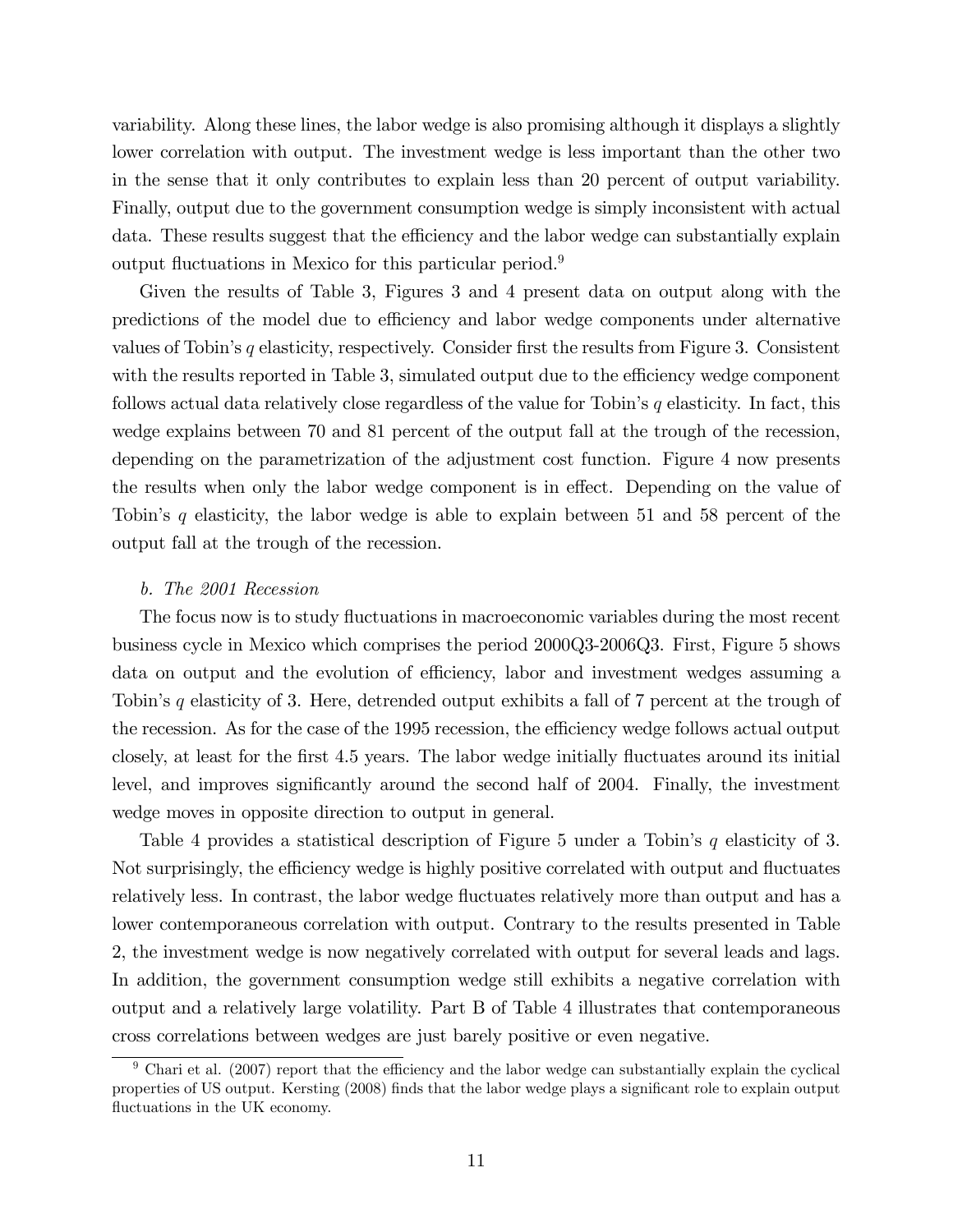To provide an analysis about the importance of each wedge in isolation to explain output fluctuations, Table 5 presents the properties of the output components for the period 2000Q3-2006Q3. In general, the results are similar to those reported for the 1995 recession. Namely, output due to the efficiency and labor wedge (each in isolation) continue to significantly explain output fluctuations in terms of variability and cross correlations. The major difference now is that output due to the investment wedge is negatively correlated with actual output for several leads and lags. Thus the investment wedge is unable to explain output áuctuations in the 2001 recession. A similar statement still applies to the government consumption wedge.

Given the results of Table 5, Figures 6 and 7 present data on output along with predictions from the efficiency and labor wedge components, respectively, under alternative values for Tobin's q elasticity. Figure 6 illustrates that the efficiency wedge component is able to explain between 73 and 78 percent of the output fall at the trough of the recession. Remarkably, this result is very similar to the one reported for the 1995 recession. On the other hand, Figure 7 is consistent with the results from Table 5 in the sense that output from the labor wedge component is less correlated with actual output and more volatile, especially after 2005. At the trough of the recession, the labor wedge component now only explains between 11 and 17 percent of the output fall, a fraction substantially lower as compared to the 1995 recession.

## 3.2 A variable capital utilization framework

A potential drawback of the business cycle accounting exercise presented above is that it assumes a fixed capital utilization. The reason is that the efficiency wedge may be incorrectly measured if capital utilization is assumed to be exogenous in the model. For example, Gertler et al. (2007) report that most of the variation in measured productivity during the Korean crisis of 1997 is due to capital utilization. Similarly, Meza and Quintin (2006) and Mendoza (2006) find that capital utilization accounts for between 25 to 30 percent of the fall in total factor productivity during the 1995 recession in Mexico. These results suggest that the measurement of the efficiency wedge may be substantially affected once endogenous capital utilization is allowed in the benchmark prototype economy. This change may in turn potentially affect the relative contribution of wedges to macroeconomic fluctuations. In fact, Chari et al. (2007) report that adding variable capital utilization to the analysis shifts the relative contributions of efficiency and labor wedges to output fluctuations.

To address this issue, the specification of Chari et al. (2007) is followed. The idea is to replace the production function of the benchmark prototype economy by  $y_t = A_t(k_t h_t)^{\alpha} (nh_t)^{1-\alpha}$ ,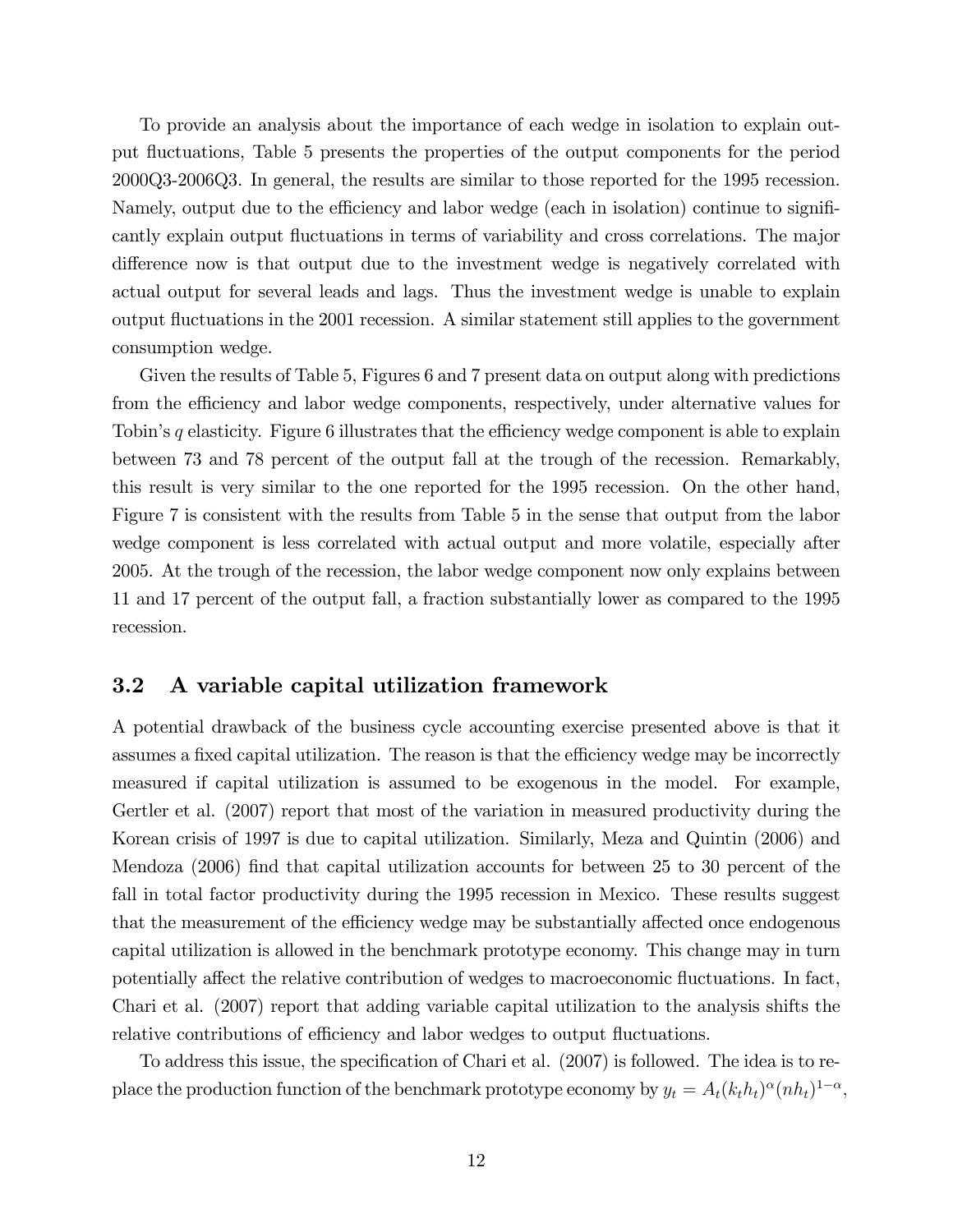where *n* is the number of workers employed and  $h_t$  is the length of the workweek. Hence total labor input is given by  $l_t = nh_t$ . If the number of workers is constant, all the variation in labor is due to the workweek  $h_t$ . Under this specification, the services of capital,  $k_t h_t$ , are proportional to the product of the stock  $k_t$  and labor input  $l_t$ , so that the flow of capital services is affected by variations in the labor input  $l_t$ . Normalizing the number of workers employed  $n$  to 1, the production function in the benchmark prototype economy may be expressed as

$$
y_t = A_t k_t^{\alpha} l_t.
$$

As expected, allowing for variable capital utilization induces some changes in the measured efficiency wedge in each recession. Nevertheless, the efficiency wedge component of output does not substantially change once endogenous capital utilization is taken into account (not shown). Figure 8 presents actual and simulated output due to the efficiency wedge component under fixed and variable capital utilization for each recession, assuming a Tobin's q elasticity of 3. Part A of Figure 8 shows that the efficiency wedge roughly explains the same fraction of the output fall at the trough of the 1995 recession regardless of whether capital utilization is fixed. In terms of the 2001 recession, the efficiency wedge explains a lower fraction of the output fall at the trough of the recession, but still a substantial one (about 65 percent). The conclusion derived from Figure 8 is that the model with variable capital utilization does not substantially change the relative contribution of the efficiency wedge component for explaining the output fall at the trough of the recession.

A similar exercise is performed for the labor wedge component. As for the efficiency wedge case, the labor wedge component remains about the same under the endogenous capital utilization framework (not shown). Figure 9 presents actual and simulated output for each recession, again assuming  $\eta = 3$ . Now the labor wedge is able to explain a larger fraction of the output fall at the trough of the 1995 recession, but for the 2001 recession such a fraction remains essentially unchanged. Thus as Chari et al. (2007) report for the US, allowing for variable capital utilization changes the response of output to the efficiency and labor wedge components, but this alternative specification does not modify the earlier finding that output fluctuations may be reasonably explained in terms of efficiency and labor wedges.<sup>10</sup>

<sup>&</sup>lt;sup>10</sup> Simulations were also performed under no adjustment costs for investment (i.e., assuming a Tobin's  $q$ elasticity of infinity). In such a case, the efficiency and labor wedges are also able to substantially account for movements in output for each recession and for alternative specifications on capital utilization. In fact, these Öndings are even reinforced in the sense that the investment wedge is unable to account for output fluctuations in each recession when  $\eta$  goes to infinity.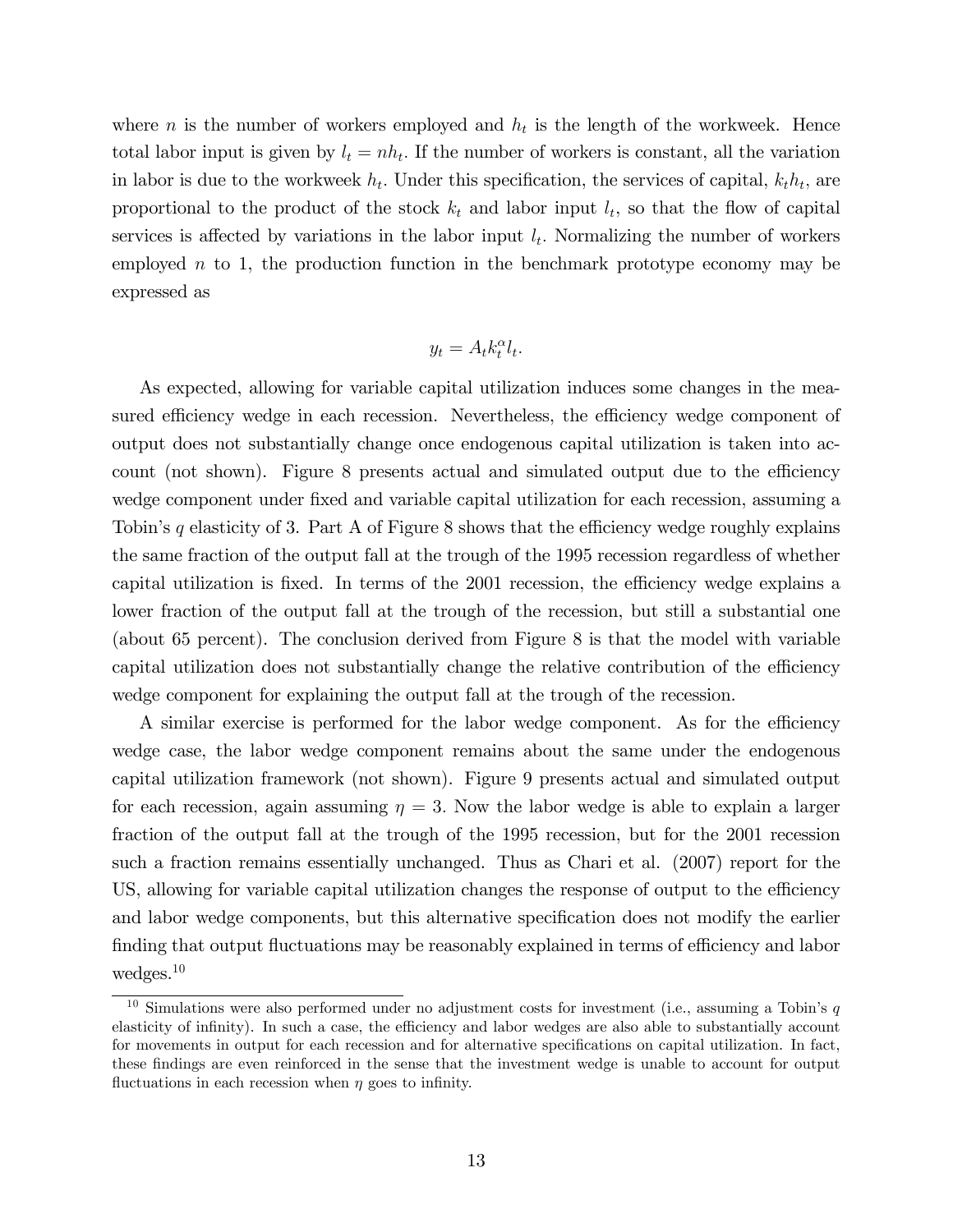## 3.3 Counterfactual exercises

As shown previously, the efficiency and labor wedges may reasonably explain output fluctuations in each of the recessions considered, whereas the investment and government consumption wedges seem to play either a minor or no role. Given this result, the goal now is to perform a series of counterfactual exercises to evaluate to what extent the absence of either efficiency or labor frictions would have led to smoother output drops. In this sense, the exercise may provide an insight as to what class of distortions may be responsible for the relatively large output drops during recessions in Mexico.<sup>11</sup>

Consider first the analysis of simulated output under the counterfactual that the efficiency wedge is eliminated. This implies that movements in output are due to the remaining three wedges. Figure 10 presents actual and the corresponding simulated output in each business cycle for alternative values of Tobin's  $q$  elasticity under fixed capital utilization. For the 1995 recession, the counterfactual shows that output would have fallen between 2.2 and 3.8 percent in the absence of efficiency wedge distortions at the trough of the recession, in comparison to the 12 percent fall observed in the data. As for the 2001 recession, the absence of frictions in the efficiency wedge also implies a much milder recession as output falls at most 2.2 percent. This compares favorably to the 7 percent output fall at the trough of the recession.

Figure 11 presents the counterfactual exercise of eliminating the efficiency wedge under alternative specifications on capital utilization for each recession. To simplify the exposition, only the results with an elasticity value of 3 are presented. The fall in simulated output at the trough of the recession is about the same for each specification in the 1995 recession, and slightly larger under the variable capital utilization framework in the 2001 recession.

Now it is time to consider a series of counterfactual exercises when only the labor wedge is eliminated. Figure 12 presents actual and simulated output when only the labor wedge is turned of in the prototype economy under alternative Tobin's  $q$  elasticities. For the 1995 recession, simulated output falls between 5 and 6 percent at the trough of the recession. Even though these numbers imply an output fall about half of the actual fall in the data, they are larger than those reported in Part A of Figure 10. In terms of the 2001 recession, simulated output is not able to significantly improve upon actual data as it falls between 6 and 6.5 percent at the trough of the recession.

To complete the series of counterfactual exercises, Figure 13 exhibits actual and predicted output in the absence of the labor wedge component under two specifications for capital utilization. As before, simulations are performed with a Tobin's  $q$  elasticity value of 3. It

<sup>11</sup> See section 4 for details.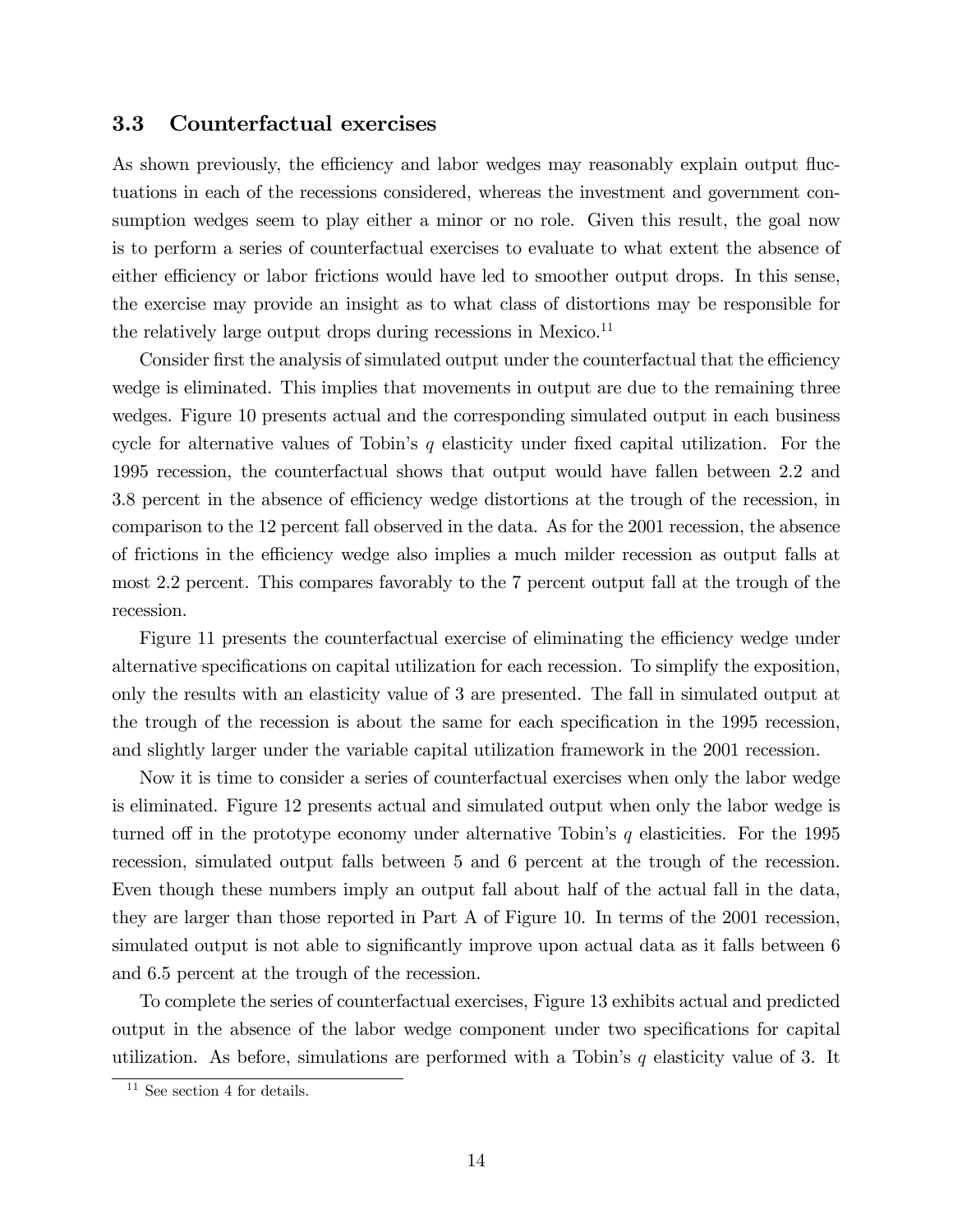may be observed that simulated output under the variable capital utilization only falls 3.2 percent at the trough of the 1995 recession, but it falls 5.5 percent at the trough of the 2001 recession.

Overall, the counterfactual exercises shown in Figures 10 - 13 suggest that removing distortions captured by the efficiency wedge is more important than removing distortions captured by the labor wedge in order to avoid large output falls along the business cycle in Mexico.<sup>12</sup>This conclusion is robust to alternative values for the Tobin's q elasticity and alternative specifications on capital utilization.

## 4 Discussion

So far the business cycle accounting method of Chari et al. (2007) applied to Mexican data has presented evidence about the most important wedges driving movements in output per capita in Mexico along the business cycle. In addition, the counterfactual exercises suggest that not only the efficiency wedge is important for explaining output fluctuations in Mexico but it may be also crucial to avoid large output falls along the business cycle. Given that the efficiency wedge may be consistent with a full set of distortions arising from different sources, this section discusses some plausible interpretations of the efficiency wedge found in the literature<sup>13</sup>

Recently there have been several efforts in trying to understand what kind of distortions are captured by the efficiency wedge, i.e., distortions that occur either within or across firms which cause an inefficient use of factor inputs. One possibility is that the efficiency wedge may represent relative price distortions. For example, deteriorations in the terms of trade that typically accompany sudden stops make imported intermediates more expensive, thus acting like a decrease in TFP. In this regard, Kehoe and Ruhl (2006) present a model calibrated to match some stylized facts of the sudden stop registered in Mexico during the 1995 recession. However, when the model is subject to a sudden stop shock, the authors find that deteriorations in the terms of trade do not show up as changes in TFP because standard national accounting definitions of GDP hold relative prices constant.

Distortions in relative prices that may be represented in terms of the efficiency wedge may

<sup>&</sup>lt;sup>12</sup> This result does not imply that labor distortions are not important. As discussed below in detail, labor market distortions may well reflect distortions represented in terms of the efficiency wedge (see, for example, Lagos (2006)).

 $13$  This view is reminiscent of the "mushroom process" pointed out by Harberger (1998) whereby TFP improvements may stem from different sources. For this reason, the results reported here should be interpreted with caution. For example, the finding that the efficiency wedge can reasonably explain the output fall in Mexico during the 1995 crisis does not imply that a large shock to TFP was the driving force of such fall as the efficiency wedge may be consistent with distortions in relative prices as detailed below.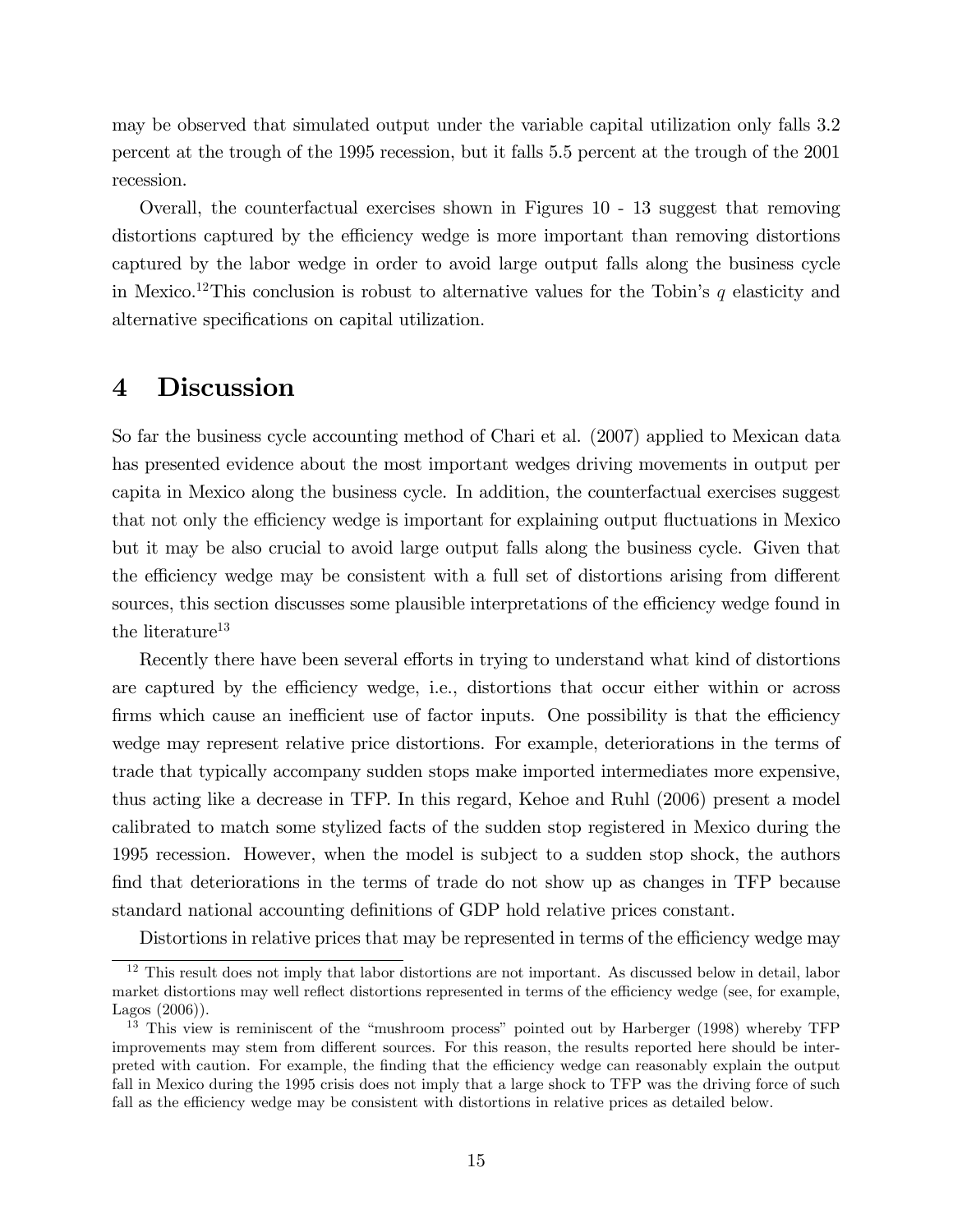arise as a result of policy distortions as well. In a related strand of the literature, Restuccia and Rogerson (2007) present a model with heterogenous production units that only differ in the level of TFP at the plant level. In a version of the model, the authors introduce policy distortions whose effect is to create heterogeneity in the prices faced by individual producers. These distortions do not imply changes in aggregate prices or aggregate factor accumulation. As a result of policy distortions, there is a reallocation of resources across plants that may lead to decreases in output and TFP of almost 30 percent.

The type of policy distortions studied by Restuccia and Rogerson (2007) are sufficiently general so that several interpretations may be offered. For example, the heterogeneity in prices faced by individual Örms may be the result of Önancial frictions. In Chari et al.  $(2007)$ , these frictions take the form of moral hazard problems at the firm level in the sense that smaller firms are charged with a higher interest rate on loans than larger firms in order to pay for an intermediate input in advance of production. In Erosa and Hidalgo (2007), financial frictions are represented by the ability of the lender to enforce contract payments from entrepreneurs who need to borrow in order to operate their technologies at optimal scales. In their model, an increase in enforcement may lead to a decrease in the price of intermediate goods and a rise in the wage rate. In a similar vein, Bergoeing et al. (2002) consider a model where the government favors some firms with low interest rate loans whereas the remaining Örms must pay a tax on the interest rate for loans. In all these cases, the reallocation of resources as a result of the price distortion leads to a fall in TFP.<sup>14</sup>

An alternative set of price distortions is considered by Lagos (2006). He presents a model with frictional labor markets and firms subject to idiosyncratic shocks. In his model, labor market policies may affect the aggregate level of TFP because policy induces changes in the productivity composition of active units (i.e., workers and firms), and aggregate TFP is related to the average productivity of these active units. Among the labor market policies considered are employment subsidies, hiring subsidies and firing taxes which may be interpreted as Öring restrictions. The author Önds that hiring subsidies increase the level of TFP whereas employment subsidies and firing taxes decrease it. In the first case, the intuition is that hiring subsidies stimulate job creation. This increases labor market tightness and thus raises TFP. On the other hand, employment subsidies and firing taxes make firms more tolerant of low productivity realizations at a time when these policies simultaneously distort the job-creation and job-destruction rates. This in turn lowers the average productivity of active firms. Along these lines, Heckman and Pagés (2003) provide some evidence that in-

<sup>&</sup>lt;sup>14</sup> Remarkably, the model of Bergoeing et al.  $(2002)$  is used to understand the substantial differences in output performance between Chile and Mexico over the last 25 years. The authors argue that the relative low level of TFP in Mexico may be explained in terms of inefficiencies in the banking sector and poorly designed bankruptcy laws.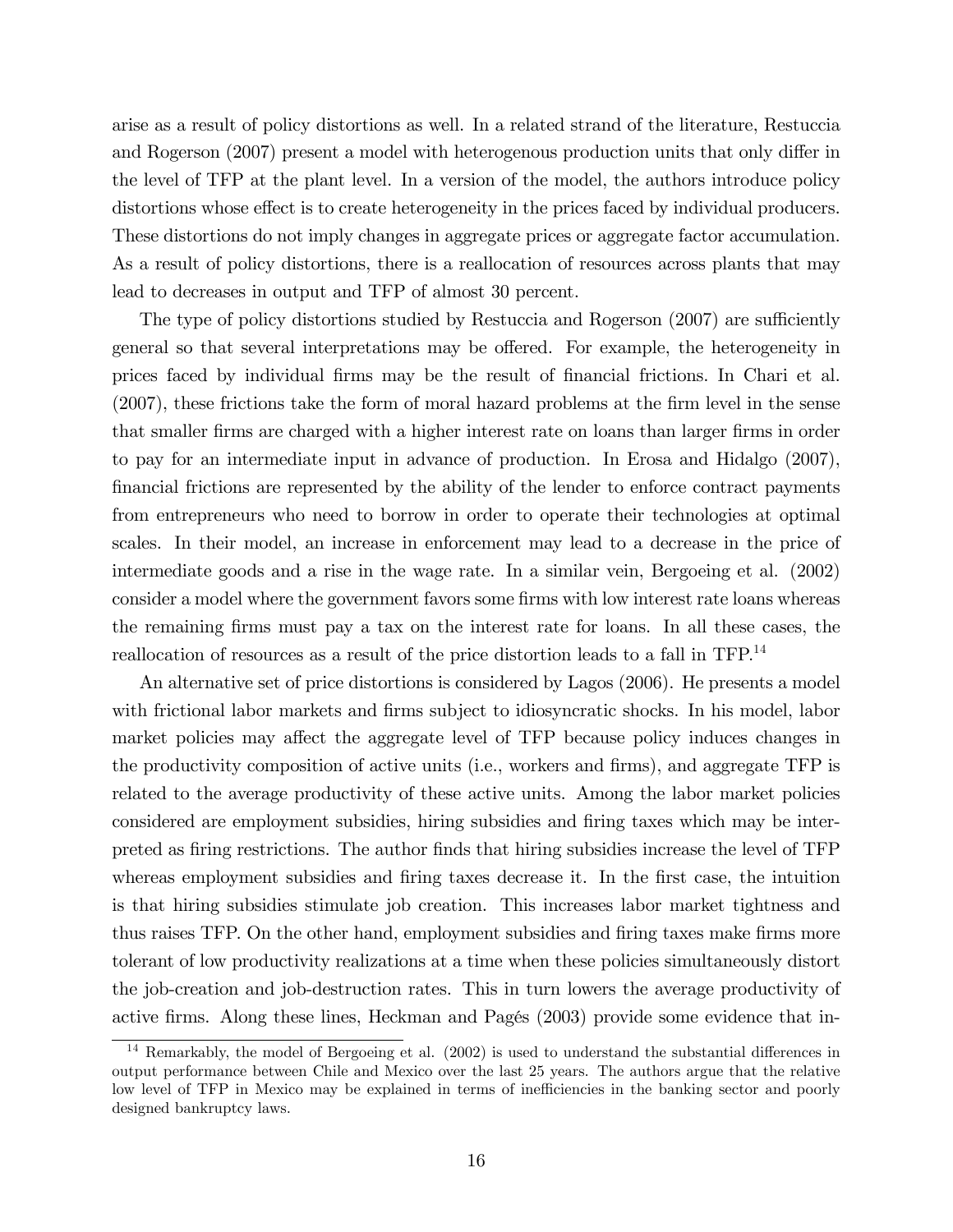demnity costs for dismissals (i.e., firing taxes) are about three times larger in Mexico than the OECD average.

This discussion leads to the idea that the class of policy distortions mentioned above might act as a propagation mechanism whereby output falls may be exacerbated in the presence of a shock. More generally, this idea may suggest that the relatively large output falls registered in Mexico during the last years might have been less pronounced in the absence of such policy distortions. Of course, a detailed model is required to give a proper answer to this conjecture. This constitutes an interesting area to explore in future research.

## References

Bernanke, B., M. Gertler, and S. Gilchrist (1999), "The Financial Accelerator in a Quantitative Business Cycle Framework", in Handbook of Macroeconomics Volume 1C, ed. by J. Taylor and M. Woodford. Amsterdam: North-Holland.

Bergoeing, R., P. J. Kehoe, T. J. Kehoe, and R. Soto (2002), "A Decade Lost and Found: Mexico and Chile in the 1980s", Review of Economic Dynamics 5 (1), 166 - 205.

Chari, V. V., P. J. Kehoe and E. McGrattan (2007), "Business Cycle Accounting", *Econo*metrica 75 (3), 781 - 836.

Chari, V. V., P. J. Kehoe and E. McGrattan  $(2006)$ , "Appendices: Business Cycle Accounting", Federal Reserve Bank of Minneapolis Staff Report 362.

Christiano, L. J., and J. M. Davis (2006), "Two Flaws in Business Cycle Accounting", NBER Working Paper 12647.

Duffy, J., and W. Xiao (2007), "Instability of Sunspot Equilibria in Real Business Cycle Models under Adaptive Learning", Journal of Monetary Economics 54 (3), 879 - 903.

Erosa, A., and A. Hidalgo  $(2007)$ , "On Finance as a Theory of TFP, Cross-Industry Productivity Differences, and Economic Rents", forthcoming International Economic Review.

Farmer, R. E. A., and J. T. Guo (1994), "Real Business Cycles and the Animal Spirits Hypothesisî, Journal of Economic Theory 63, 42 - 72.

García-Verdú, R. (2005), "Factor Shares from Household Survey Data", Banco de México Working Paper 2005 - 05.

Gertler, M., Gilchrist, S., and Natalucci, F. (2007), "External Constraints on Monetary Policy and the Financial Accelerator", Journal of Money, Credit and Banking 39, 295 - 330.

Gollin, D. (2002), "Getting Income Shares Right", Journal of Political Economy 110 (2), 458 - 474.

Harberger, A. C. (1998), "A Vision of the Growth Process", *American Economic Review* 88 (1), 1 - 32.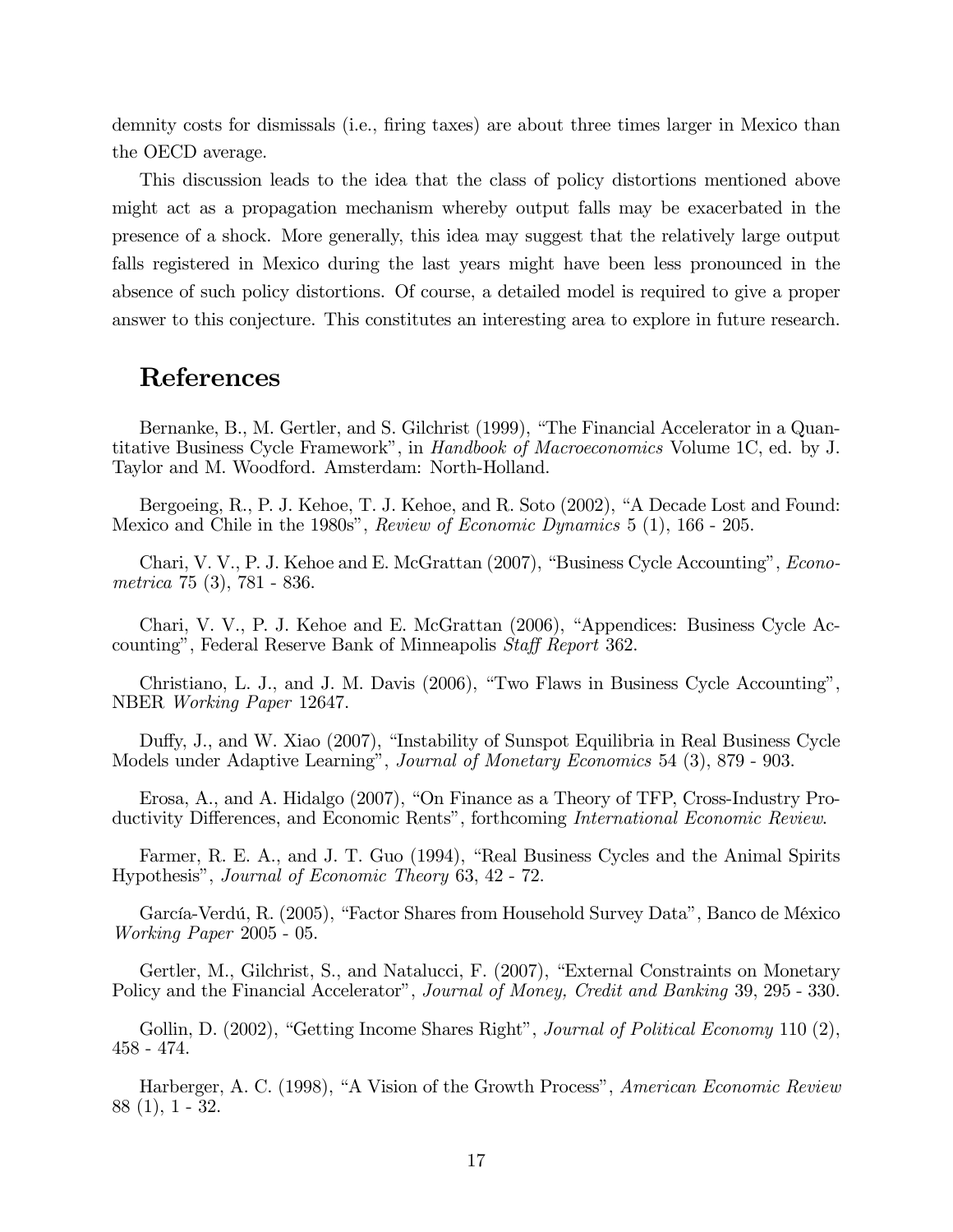Heckman, J., and C. Pagés (2003), "Law and Employment: Lessons from Latin American and the Caribbean", NBER Working Paper 10129.

Kehoe, T. J., and E. C. Prescott  $(2002)$ , "Great Depressions of the 20th Century", Review of Economic Dynamics 5 (1), 1 - 18.

Kehoe, T. J., and K. J. Ruhl (2006), "Sudden Stops, Sectoral Reallocations, and the Real Exchange Rate", *Manuscript*, University of Minnesota, Federal Reserve Bank of Minneapolis and University of Texas at Austin.

Kersting, E. K. (2008), "The 1980s Recession in the UK: A Business Cycle Accounting Perspectiveî, Review of Economic Dynamics 11, 179 - 191.

Lagos, R.  $(2006)$ , "A Model of TFP", Review of Economic Studies 73, 983 - 1007.

Lubik, T. A., and W. L. Teo (2005), "Do World Shocks Drive Domestic Business Cycles? Some Evidence from Structural Estimationî, Manuscript, John Hopkins University.

Lucas, R. E. (1977), "Understanding Business Cycles", Carnegie-Rochester Conference Series on Public Policy volume 5, 7 - 29.

Mendoza, E. (2006), "Endogenous Sudden Stops in a Business Cycle Model with Collateral Constraints: A Fisherian Deflation of Tobin's  $Q$ ", *Manuscript*, University of Maryland.

Meza, F., and E. Quintin (2006), "Financial Crisis and Total Factor Productivity", Manuscript, Universidad Carlos III de Madrid and Federal Reserve Bank of Dallas.

Neumeyer, P. A., and F. Perri (2005), "Business Cycles in Emerging Economies: The Role of Interest Ratesî, Journal of Monetary Economics 52 (2), 345 - 380.

Restuccia, D., and R. Rogerson (2007), "Policy Distortions and Aggregate Productivity with Heterogeneous Plants", NBER Working Paper 13018.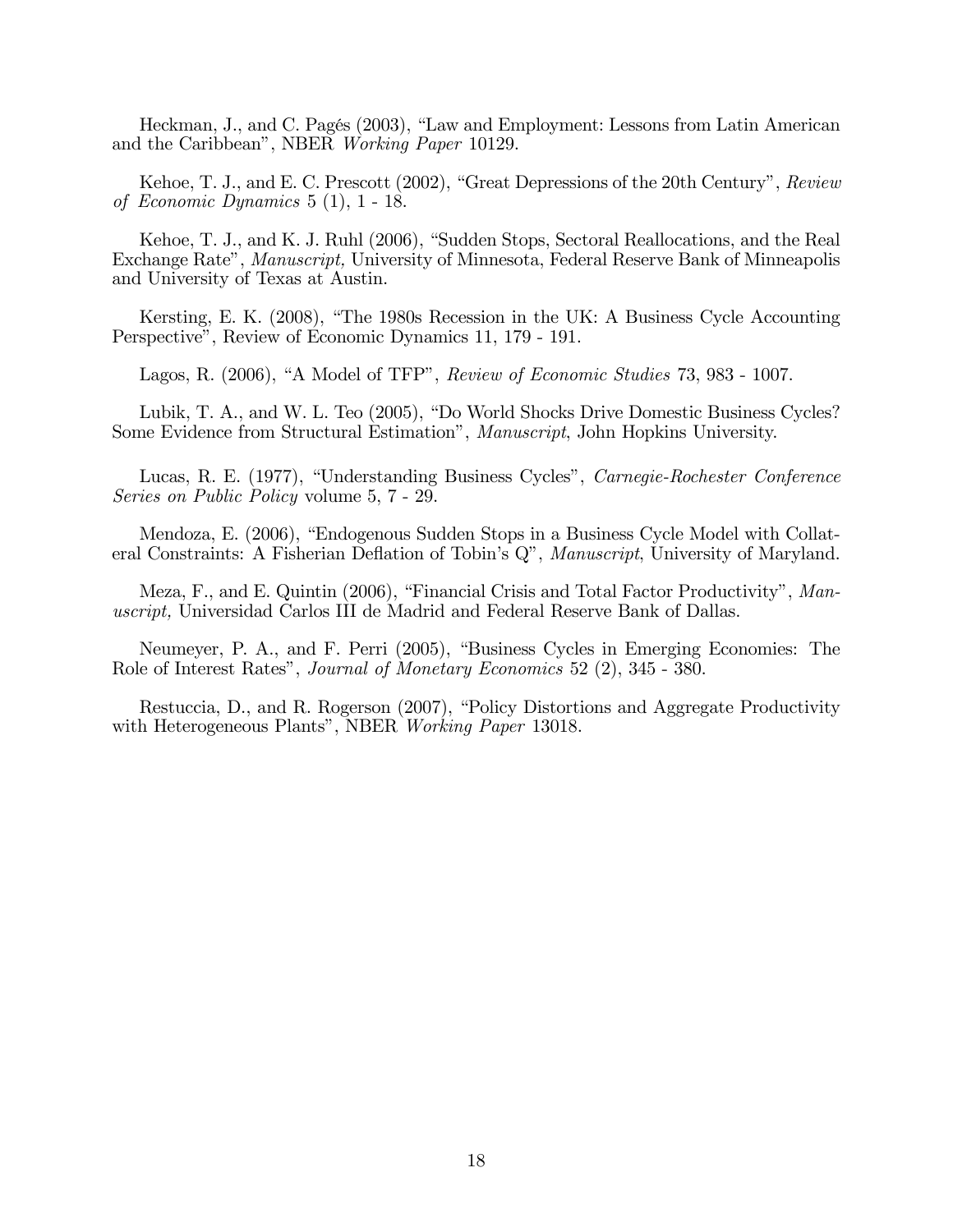## Appendix

This appendix briefly discusses how variables are constructed as well as data sources. This construction is based on the suggestions by Chari et al. (2006).

Output is real GDP minus real taxes less subsidies on production. Ideally, services from consumer durables and depreciation from consumer durables (appropriately deflated) should be added to GDP so that the data is consistent with the theory. However, there is no information about capital stock for consumer durables in Mexico so these two components are not taken into account. Investment is real gross domestic investment, including inventories and real consumption expenditures on durable goods. Government consumption is defined as the sum of real government consumption plus real net exports of goods and services. All NIPA series are from INEGI, the National Institute of Statistics. Output, investment and government consumption are divided by the population between 15 and 64 years. Population is calculated using data from OECD and the National Employment Survey.

Labor is defined in terms of working hours per capita (employment  $\times$  working hours divided by population between 15 and 64 years). Employment is the number of occupied population aged between 15 and 64 years as defined by the National Survey of Occupation and Employment for the period 2005Q1 onward. The remaining series of employment are calculated from an estimated index of employment. This index is constructed from estimates of total employment for personnel between 15 and 64 years using information from the National Employment Survey and the National Survey of Urban Employment, following the suggestions of Neumeyer and Perri (2005). Working hours are average working hours per week for the occupied population as reported by the National Employment Survey for the period 2000Q2-2004Q4 and by the National Survey of Occupation and Employment for the period 2005Q1 onward. For the remaining quarters, series are estimated using an index constructed with information on average working hours per week in the manufacturing sector from the Monthly Industrial Survey.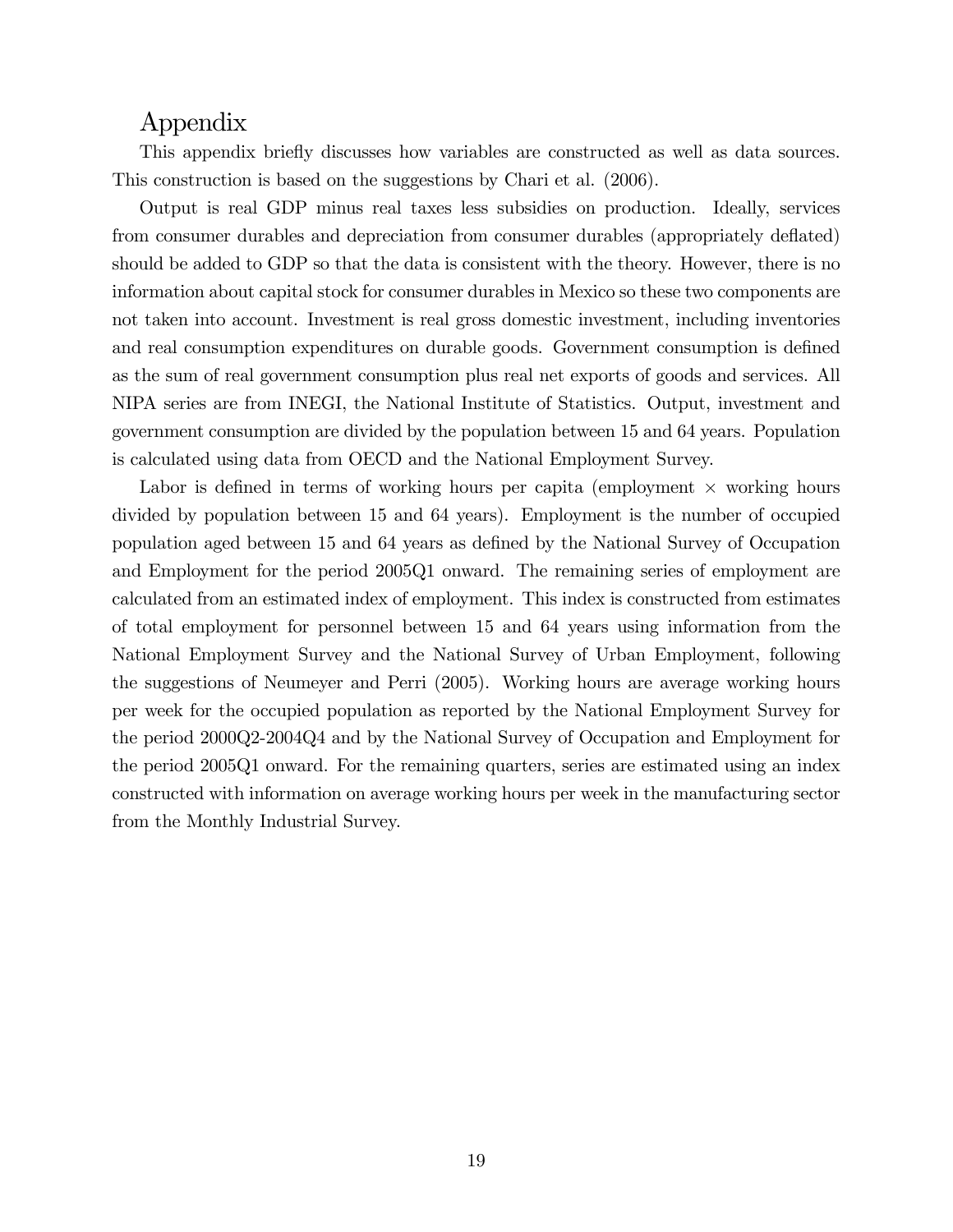## Table 1

Parameters of Vector  $AR(1)$  Stochastic Process under Alternative Tobin's q Elasticities Estimated Using Maximum Likelihood with Mexican Data,  $1987Q1-2006Q3^a$ 

### A. Tobin's q Elasticity  $= 3$

| Coefficient matrix $P$ on lagged states |                               |                               |                               |  | Coefficient matrix Q where $V = QQ'$ |                            |                         |                         |  |
|-----------------------------------------|-------------------------------|-------------------------------|-------------------------------|--|--------------------------------------|----------------------------|-------------------------|-------------------------|--|
| 1.066<br>(0.889, 1.243)                 | $-0.423$<br>$(-0.828,-0.019)$ | $-0.052$<br>$(-0.192, 0.087)$ | 0.089<br>(0.013, 0.164)       |  | 0.022<br>(0.017, 0.026)              | $\overline{0}$             | $\theta$                | $\left( \right)$        |  |
| 0.102<br>$(-0.030, 0.234)$              | 0.661<br>(0.389, 0.934)       | $-0.044$<br>$(-0.146, 0.058)$ | 0.055<br>(0.002, 0.109)       |  | 0.003<br>$(-0.004, 0.010)$           | 0.022<br>(0.016, 0.028)    | 0                       | 0                       |  |
| 0.187<br>$(-0.058, 0.432)$              | 0.159<br>$(-0.379, 0.698)$    | 0.832<br>(0.666, 0.999)       | $-0.017$<br>$(-0.117, 0.083)$ |  | 0.011<br>$(-0.003, 0.026)$           | 0.005<br>$(-0.020, 0.029)$ | 0.024<br>(0.016, 0.033) | $\theta$                |  |
| 0.451<br>$(-0.139, 1.042)$              | 0.513<br>$(-0.597, 1.624)$    | $-0.296$<br>$(-0.777, 0.185)$ | 0.880<br>(0.641, 1.119)       |  | $-0.014$<br>$(-0.058, 0.031)$        | 0.121<br>(0.091, 0.151)    | 0.040<br>(0.020, 0.060) | 0.037<br>(0.020, 0.054) |  |

Means of states =  $[0.473 \ (0.422, 0.525), 0.408 \ (0.371, 0.445), 0.397 \ (0.294, 0.500), -1.739 \ (-1.947, -1.531)]$ 

### B. Tobin's q Elasticity  $= 1$

Coefficient matrix P on lagged states Coefficient matrix Q where  $V = QQ<sup>o</sup>$  $\sqrt{2}$  $\overline{a}$  $\overline{a}$  $\left| \right|$  $\mathbf{I}$  $\overline{a}$  $\overline{a}$  $\overline{a}$  $\overline{a}$  $\overline{a}$  $\overline{a}$  $\left| \right|$  $\mathbf{I}$  $\overline{a}$  $\overline{1}$ 4  $1.010$   $-0.359$   $-0.017$   $0.081$ <br>  $(0.937,1.083)$   $(-0.593,-0.125)$   $(-0.052,0.018)$   $(0.035,0.127)$  $(-0.593,-0.125)$  $0.070$   $0.684$   $0.025$   $0.056$ <br>  $(0.007, 0.132)$   $(0.498, 0.870)$   $(-0.061, 0.011)$   $(0.020, 0.09)$  $(0.020, 0.093)$  $\frac{0.229}{(0.061.0.397)}$   $\frac{0.202}{(-0.400.0.804)}$   $\frac{0.883}{(0.790.0.976)}$   $\frac{-0.045}{(-0.170.0.075)}$  $(-0.170, 0.079)$  $\underset{(-0.043,0.601)}{0.279}$   $\underset{(-0.519,1.277)}{0.379}$   $\underset{(-0.326,0.036)}{0.145}$   $\underset{(0.722,1.114)}{0.918}$  $(-0.519,1.277)$ 3  $\overline{1}$  $\overline{1}$  $\perp$  $\mathbf{1}$  $\overline{1}$  $\overline{1}$  $\overline{1}$  $\overline{1}$  $\overline{1}$  $\overline{1}$  $\perp$  $\mathbf{1}$  $\overline{1}$  $\overline{1}$  $\overline{1}$  $\sqrt{2}$  $\overline{a}$  $\overline{a}$  $\left| \right|$  $\mathbf{I}$  $\overline{a}$  $\overline{a}$  $\overline{a}$  $\overline{a}$  $\overline{a}$  $\overline{a}$  $\left| \right|$  $\mathbf{I}$  $\overline{a}$  $\overline{a}$ 4  $0.022$  0 0 0  $(0.018, 0.025)$  $\begin{array}{ccc} 0.002 & 0.023 & 0 \\ 0.03, 0.008) & (0.018, 0.027) \end{array}$  0  $(-0.003,0.008)$  $-0.013$   $0.037$   $0.057$  0<br> $0.038, 0.011$   $(0.013, 0.061)$   $(0.043, 0.070)$  0  $(-0.038,0.011)$  $\hphantom{0}0.015\hphantom{0}0.123\hphantom{0}0.032\hphantom{0}0.043\hphantom{0}0.05$ <br>(0.031,0.021) (0.098,0.148) (0.019,0.044) (0.034,0.053)  $(-0.050, 0.021)$ 3  $\overline{1}$  $\overline{1}$  $\perp$  $\mathbf{1}$  $\overline{1}$  $\overline{1}$  $\overline{1}$  $\overline{1}$  $\overline{1}$  $\overline{1}$  $\perp$  $\mathbf{1}$  $\overline{1}$  $\overline{1}$  $\overline{1}$ 

Means of states =  $[0.482 \ (0.445, 0.519), 0.407 \ (0.381, 0.433), 0.423 \ (0.345, 0.501), -1.720 \ (-1.860, -1.580)]$ 

<sup>a</sup>To ensure stationarity, a penalty to the likelihood function proportional to  $max(|\lambda_{\text{max}}| - 0.995, 0)^2$  is added as in Chari et al. (2007), where  $\lambda_{\text{max}}$  is the maximal eigenvalue of P. Numbers in parenthesis are 90 percent confidence intervals for a bootstrapped distribution with 500 replications. To ensure that the variance-covariance matrix V is positive definite, Q is estimated rather that  $V = QQ'$ .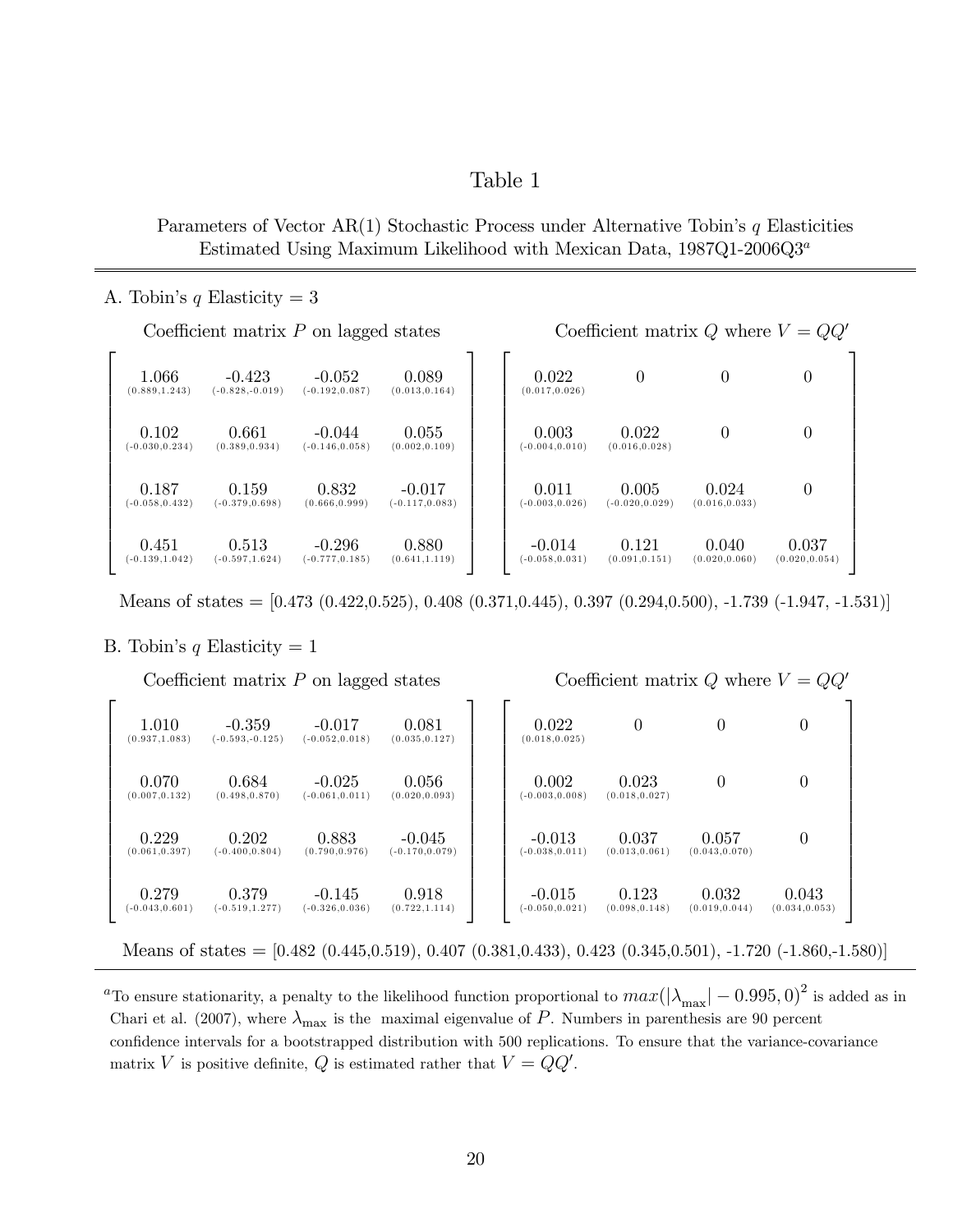| abie |  |
|------|--|
|------|--|

### PROPERTIES OF THE WEDGES WITH TOBIN'S Q ELASTICITY = 3, 1994:4-1999:4  $^\ast$

| A. Summary Statistics                     |                                       |                                                    |         |                                                                                                                                                                                                                                                            |   |         |
|-------------------------------------------|---------------------------------------|----------------------------------------------------|---------|------------------------------------------------------------------------------------------------------------------------------------------------------------------------------------------------------------------------------------------------------------|---|---------|
|                                           | <b>Standard Deviation</b><br>Relative | Cross Correlation of Wedge with Output at Lag $k=$ |         |                                                                                                                                                                                                                                                            |   |         |
| Wedges                                    | to Output                             | $-2$                                               | $-1$    | $\Omega$<br>0.95<br>0.44<br>0.59<br>0.54<br>0.38<br>$-0.14$<br>$-0.94$<br>$-0.54$<br>Cross Correlation of X with Y at Lag $k=$<br>$-1$<br>0<br>0.34<br>0.01<br>0.28<br>0.67<br>$-0.84$<br>$-0.45$<br>0.15<br>0.11<br>$-0.67$<br>$-0.52$<br>$-0.42$<br>0.09 | 2 |         |
| Efficiency                                | 0.76                                  | $-0.25$                                            | 0.59    |                                                                                                                                                                                                                                                            |   | $-0.38$ |
| Labor                                     | 0.83                                  | $-0.18$                                            | 0.21    |                                                                                                                                                                                                                                                            |   | 0.21    |
| Investment                                | 0.80                                  | 0.40                                               | 0.67    |                                                                                                                                                                                                                                                            |   | $-0.16$ |
| Government Consumption                    | 5.94                                  | 0.23                                               | $-0.63$ |                                                                                                                                                                                                                                                            |   | $-0.12$ |
| <b>B.</b> Cross Correlations              |                                       |                                                    |         |                                                                                                                                                                                                                                                            |   |         |
|                                           |                                       |                                                    |         |                                                                                                                                                                                                                                                            |   |         |
| Wedges $(X, Y)$                           |                                       | $-2$                                               |         |                                                                                                                                                                                                                                                            |   | 2       |
| Efficiency, Labor                         |                                       | 0.20                                               | 0.53    |                                                                                                                                                                                                                                                            |   | $-0.22$ |
| Efficiency, Investment                    |                                       | $-0.10$                                            | $-0.16$ |                                                                                                                                                                                                                                                            |   | 0.21    |
| Efficiency, Government Consumption        |                                       | $-0.11$                                            | $-0.47$ |                                                                                                                                                                                                                                                            |   | 0.35    |
| Labor, Investment                         |                                       | $-0.20$                                            | 0.06    |                                                                                                                                                                                                                                                            |   | 0.49    |
| Labor, Government Consumption             |                                       | 0.01                                               | $-0.38$ |                                                                                                                                                                                                                                                            |   | $-0.20$ |
| <b>Investment, Government Consumption</b> |                                       | $-0.50$                                            | $-0.44$ |                                                                                                                                                                                                                                                            |   | 0.29    |

\*Statistics based on logged and HP-filtered series.

Table 3

## PROPERTIES OF THE OUTPUT COMPONENTS WITH TOBIN'S Q ELASTICITY = 3, 1994:4-1999:4  $^\ast$

| A. Summary Statistics                     |                                       |                                                    |                                           |          |         |                               |
|-------------------------------------------|---------------------------------------|----------------------------------------------------|-------------------------------------------|----------|---------|-------------------------------|
|                                           | <b>Standard Deviation</b><br>Relative | Cross Correlation of Wedge with Output at Lag $k=$ |                                           |          |         |                               |
| <b>Output Components</b>                  | to Output                             | $-2$                                               | $-1$                                      | $\Omega$ |         | $\mathfrak{D}$                |
| Efficiency                                | 0.75                                  | $-0.27$                                            | 0.59                                      | 0.94     | 0.45    | $-0.33$                       |
| Labor                                     | 0.77                                  | $-0.25$                                            | 0.50                                      | 0.86     | 0.56    | 0.18                          |
| Investment                                | 0.17                                  | 0.35                                               | 0.70                                      | 0.47     | $-0.09$ | $-0.20$                       |
| Government Consumption                    | 0.59                                  | 0.30                                               | $-0.53$                                   | $-0.86$  | $-0.52$ | $-0.35$                       |
| <b>B.</b> Cross Correlations              |                                       |                                                    |                                           |          |         |                               |
|                                           |                                       |                                                    | Cross Correlation of X with Y at Lag $k=$ |          |         |                               |
| Output Components $(X, Y)$                |                                       | $-2$                                               | $-1$                                      | 0        |         | $\mathfrak{D}_{\mathfrak{p}}$ |
| Efficiency, Labor                         |                                       | 0.15                                               | 0.51                                      | 0.69     | 0.31    | $-0.30$                       |
| Efficiency, Investment                    |                                       | $-0.18$                                            | $-0.12$                                   | 0.36     | 0.66    | 0.16                          |
| Efficiency, Government Consumption        |                                       | $-0.30$                                            | $-0.44$                                   | $-0.77$  | $-0.34$ | 0.34                          |
| Labor, Investment                         |                                       | $-0.32$                                            | $-0.04$                                   | 0.35     | 0.31    | 0.51                          |
| Labor, Government Consumption             |                                       | $-0.24$                                            | $-0.53$                                   | $-0.95$  | $-0.50$ | $-0.09$                       |
| <b>Investment, Government Consumption</b> |                                       | $-0.51$                                            | $-0.22$                                   | $-0.34$  | 0.09    | 0.43                          |

\*Statistics based on logged and HP-filtered series.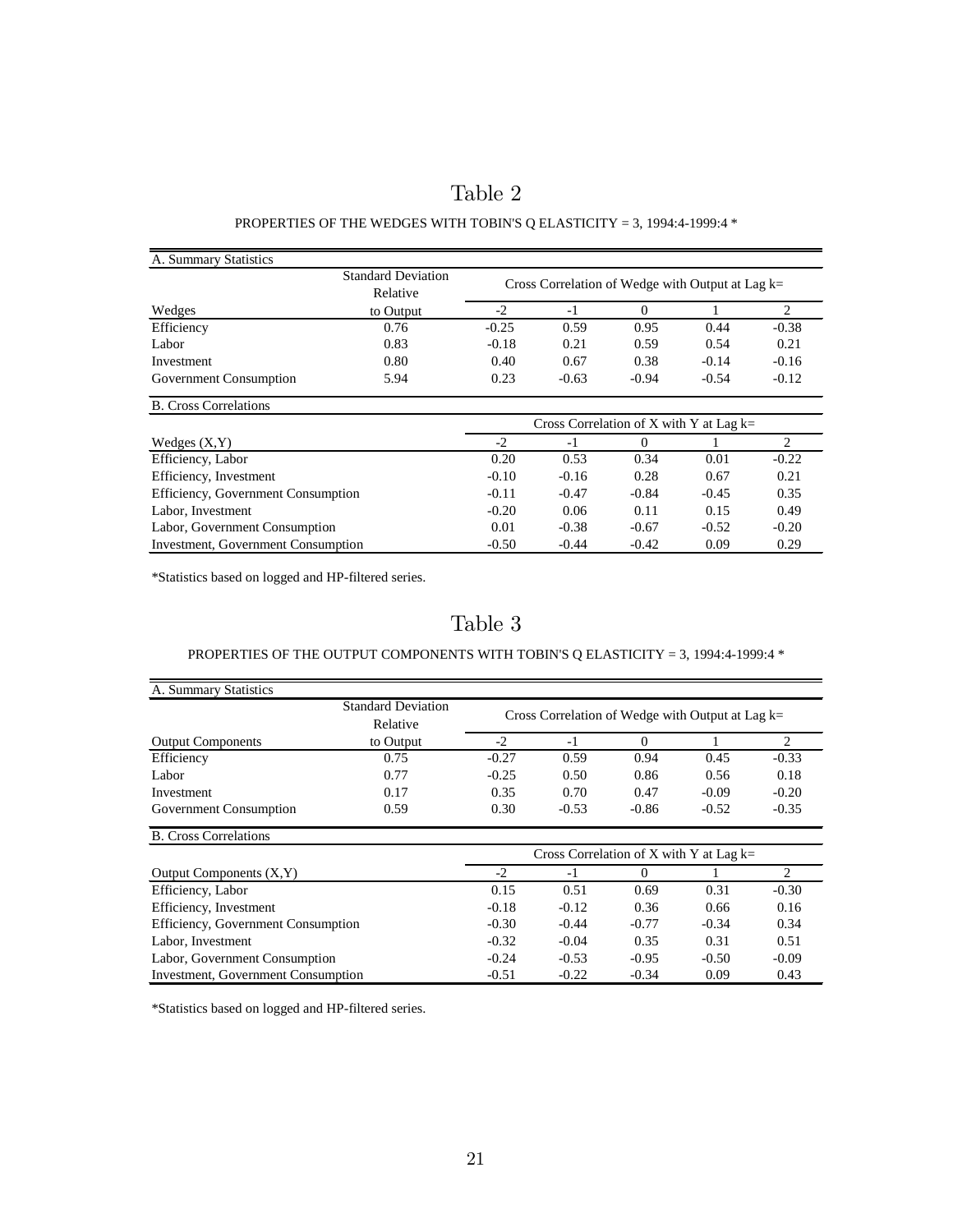| abie |  |
|------|--|
|------|--|

### PROPERTIES OF THE WEDGES WITH TOBIN'S Q ELASTICITY = 3, 2000:3-2006:3  $^{\ast}$

| A. Summary Statistics                     |                                       |                                                                                                                                                                                                                                                                                                                                                                                                                                                                                                 |   |  |  |         |
|-------------------------------------------|---------------------------------------|-------------------------------------------------------------------------------------------------------------------------------------------------------------------------------------------------------------------------------------------------------------------------------------------------------------------------------------------------------------------------------------------------------------------------------------------------------------------------------------------------|---|--|--|---------|
|                                           | <b>Standard Deviation</b><br>Relative | Cross Correlation of Wedge with Output at Lag $k=$                                                                                                                                                                                                                                                                                                                                                                                                                                              |   |  |  |         |
| Wedges                                    | to Output                             | $-2$<br>$\Omega$<br>$-1$<br>0.29<br>0.58<br>0.84<br>0.57<br>0.45<br>0.45<br>0.43<br>0.45<br>$-0.59$<br>$-0.46$<br>$-0.83$<br>$-0.61$<br>0.04<br>$-0.23$<br>$-0.22$<br>$-0.31$<br>Cross Correlation of X with Y at Lag $k=$<br>$-2$<br>$-1$<br>0<br>0.24<br>0.24<br>0.21<br>$-0.07$<br>$-0.38$<br>$-0.28$<br>$-0.45$<br>$-0.79$<br>0.10<br>$-0.14$<br>$-0.12$<br>$-0.10$<br>$-0.28$<br>$-0.33$<br>$-0.39$<br>$-0.40$<br>$-0.50$<br>$-0.43$<br>$-0.25$<br>$-0.68$<br>0.28<br>0.35<br>0.03<br>0.21 | 2 |  |  |         |
| Efficiency                                | 0.84                                  |                                                                                                                                                                                                                                                                                                                                                                                                                                                                                                 |   |  |  | 0.34    |
| Labor                                     | 1.42                                  |                                                                                                                                                                                                                                                                                                                                                                                                                                                                                                 |   |  |  | 0.51    |
| Investment                                | 1.44                                  |                                                                                                                                                                                                                                                                                                                                                                                                                                                                                                 |   |  |  | $-0.53$ |
| Government Consumption                    | 7.54                                  |                                                                                                                                                                                                                                                                                                                                                                                                                                                                                                 |   |  |  | $-0.42$ |
| <b>B.</b> Cross Correlations              |                                       |                                                                                                                                                                                                                                                                                                                                                                                                                                                                                                 |   |  |  |         |
|                                           |                                       |                                                                                                                                                                                                                                                                                                                                                                                                                                                                                                 |   |  |  |         |
| Wedges $(X,Y)$                            |                                       |                                                                                                                                                                                                                                                                                                                                                                                                                                                                                                 |   |  |  | 2       |
| Efficiency, Labor                         |                                       |                                                                                                                                                                                                                                                                                                                                                                                                                                                                                                 |   |  |  | 0.17    |
| Efficiency, Investment                    |                                       |                                                                                                                                                                                                                                                                                                                                                                                                                                                                                                 |   |  |  | $-0.31$ |
| Efficiency, Government Consumption        |                                       |                                                                                                                                                                                                                                                                                                                                                                                                                                                                                                 |   |  |  | 0.27    |
| Labor, Investment                         |                                       |                                                                                                                                                                                                                                                                                                                                                                                                                                                                                                 |   |  |  | $-0.31$ |
| Labor, Government Consumption             |                                       |                                                                                                                                                                                                                                                                                                                                                                                                                                                                                                 |   |  |  | $-0.26$ |
| <b>Investment, Government Consumption</b> |                                       |                                                                                                                                                                                                                                                                                                                                                                                                                                                                                                 |   |  |  | $-0.25$ |

\*Statistics based on logged and HP-filtered series.

Table 5

### PROPERTIES OF THE OUTPUT COMPONENTS WITH TOBIN'S Q ELASTICITY = 3, 2000:3-2006:3  $^{\ast}$

| A. Summary Statistics              |                                       |         |                                                    |          |         |                               |
|------------------------------------|---------------------------------------|---------|----------------------------------------------------|----------|---------|-------------------------------|
|                                    | <b>Standard Deviation</b><br>Relative |         | Cross Correlation of Wedge with Output at Lag $k=$ |          |         |                               |
| <b>Output Components</b>           | to Output                             | $-2$    | $-1$                                               | 0        |         | $\mathfrak{D}$                |
| Efficiency                         | 0.75                                  | 0.22    | 0.59                                               | 0.84     | 0.58    | 0.40                          |
| Labor                              | 1.36                                  | 0.33    | 0.50                                               | 0.50     | 0.51    | 0.54                          |
| Investment                         | 0.27                                  | $-0.46$ | $-0.60$                                            | $-0.82$  | $-0.62$ | $-0.58$                       |
| Government Consumption             | 1.05                                  | 0.11    | $-0.10$                                            | $-0.06$  | $-0.20$ | $-0.38$                       |
| <b>B.</b> Cross Correlations       |                                       |         |                                                    |          |         |                               |
|                                    |                                       |         | Cross Correlation of X with Y at Lag $k=$          |          |         |                               |
| Output Components $(X, Y)$         |                                       | $-2$    | $-1$                                               | $\theta$ |         | $\mathfrak{D}_{\mathfrak{p}}$ |
| Efficiency, Labor                  |                                       | 0.23    | 0.30                                               | 0.17     | 0.33    | 0.11                          |
| Efficiency, Investment             |                                       | $-0.18$ | $-0.45$                                            | $-0.74$  | $-0.42$ | $-0.31$                       |
| Efficiency, Government Consumption |                                       | $-0.16$ | $-0.06$                                            | 0.07     | $-0.04$ | 0.26                          |
| Labor, Investment                  |                                       | $-0.20$ | $-0.42$                                            | $-0.47$  | $-0.51$ | $-0.40$                       |
| Labor, Government Consumption      |                                       | $-0.50$ | $-0.32$                                            | $-0.84$  | $-0.20$ | $-0.26$                       |
| Investment, Government Consumption |                                       | 0.28    | 0.32                                               | 0.09     | 0.12    | $-0.28$                       |

\*Statistics based on logged and HP-filtered series.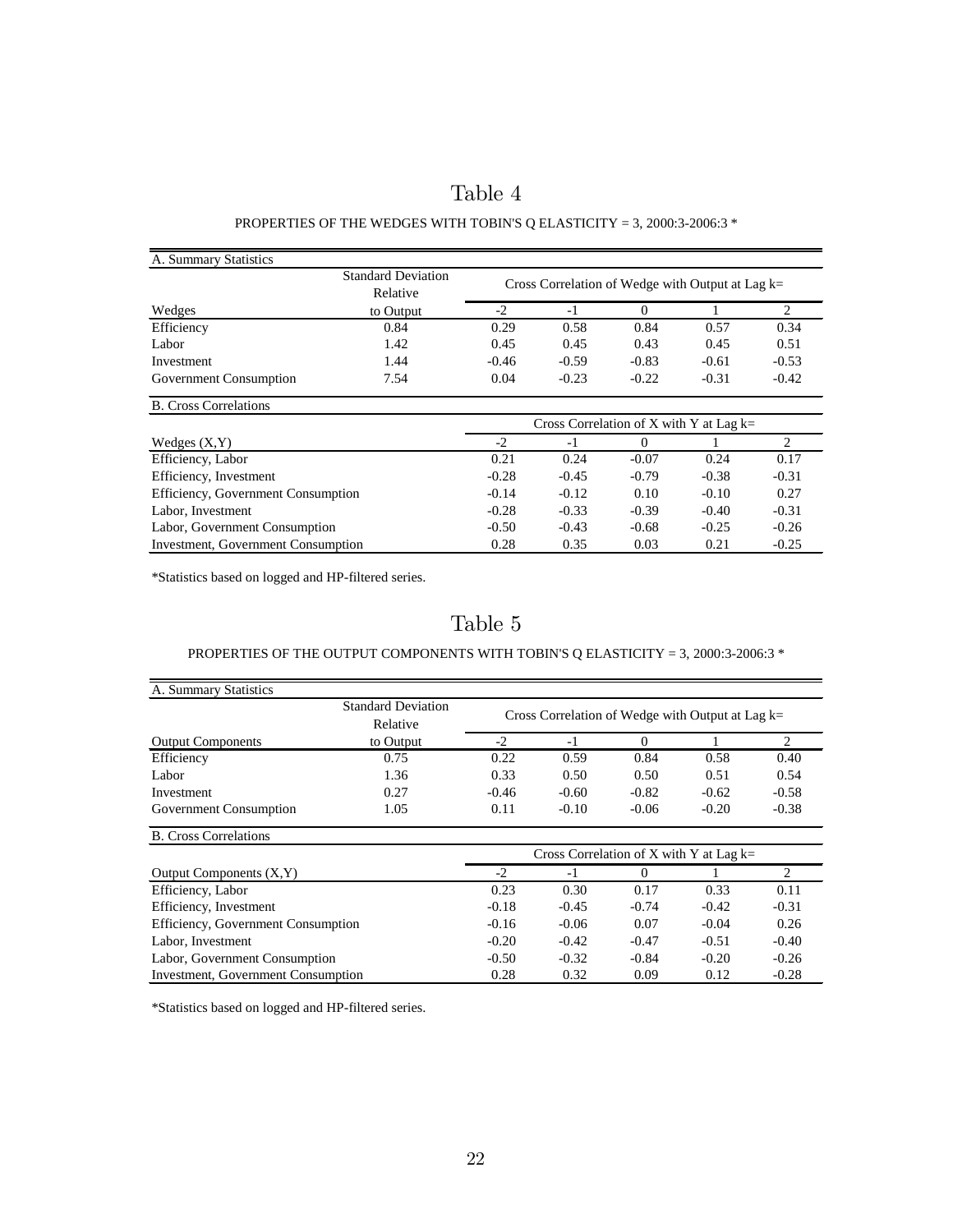| Table |  |
|-------|--|
|-------|--|

### PROPERTIES OF THE WEDGES WITH TOBIN'S Q ELASTICITY = 3, 1987:1-2006:3  $^{\ast}$

| A. Summary Statistics                     |                                       |                                                    |                                                                                                                                                                                                                                                                                                                                                                                                                                                                                            |   |  |         |
|-------------------------------------------|---------------------------------------|----------------------------------------------------|--------------------------------------------------------------------------------------------------------------------------------------------------------------------------------------------------------------------------------------------------------------------------------------------------------------------------------------------------------------------------------------------------------------------------------------------------------------------------------------------|---|--|---------|
|                                           | <b>Standard Deviation</b><br>Relative | Cross Correlation of Wedge with Output at Lag $k=$ |                                                                                                                                                                                                                                                                                                                                                                                                                                                                                            |   |  |         |
| Wedges                                    | to Output                             | $-2$                                               | $\Omega$<br>$-1$<br>0.74<br>0.91<br>0.73<br>0.50<br>0.51<br>0.58<br>0.62<br>0.60<br>$-0.02$<br>0.02<br>$-0.09$<br>$-0.10$<br>$-0.42$<br>$-0.74$<br>$-0.66$<br>$-0.66$<br>Cross Correlation of X with Y at Lag $k=$<br>$-2$<br>$-1$<br>0<br>0.49<br>0.32<br>0.40<br>0.41<br>$-0.23$<br>$-0.16$<br>$-0.16$<br>$-0.03$<br>$-0.41$<br>$-0.54$<br>$-0.59$<br>$-0.52$<br>$-0.04$<br>0.06<br>0.01<br>0.01<br>$-0.50$<br>$-0.59$<br>$-0.71$<br>$-0.56$<br>$-0.10$<br>$-0.11$<br>$-0.26$<br>$-0.13$ | 2 |  |         |
| Efficiency                                | 0.76                                  |                                                    |                                                                                                                                                                                                                                                                                                                                                                                                                                                                                            |   |  | 0.48    |
| Labor                                     | 0.97                                  |                                                    |                                                                                                                                                                                                                                                                                                                                                                                                                                                                                            |   |  | 0.51    |
| Investment                                | 1.00                                  |                                                    |                                                                                                                                                                                                                                                                                                                                                                                                                                                                                            |   |  | $-0.15$ |
| Government Consumption                    | 7.23                                  |                                                    |                                                                                                                                                                                                                                                                                                                                                                                                                                                                                            |   |  | $-0.54$ |
| <b>B.</b> Cross Correlations              |                                       |                                                    |                                                                                                                                                                                                                                                                                                                                                                                                                                                                                            |   |  |         |
|                                           |                                       |                                                    |                                                                                                                                                                                                                                                                                                                                                                                                                                                                                            |   |  |         |
| Wedges $(X, Y)$                           |                                       |                                                    |                                                                                                                                                                                                                                                                                                                                                                                                                                                                                            |   |  | 2       |
| Efficiency, Labor                         |                                       |                                                    |                                                                                                                                                                                                                                                                                                                                                                                                                                                                                            |   |  | 0.40    |
| Efficiency, Investment                    |                                       |                                                    |                                                                                                                                                                                                                                                                                                                                                                                                                                                                                            |   |  | $-0.07$ |
| Efficiency, Government Consumption        |                                       |                                                    |                                                                                                                                                                                                                                                                                                                                                                                                                                                                                            |   |  | $-0.31$ |
| Labor, Investment                         |                                       |                                                    |                                                                                                                                                                                                                                                                                                                                                                                                                                                                                            |   |  | 0.13    |
| Labor, Government Consumption             |                                       |                                                    |                                                                                                                                                                                                                                                                                                                                                                                                                                                                                            |   |  | $-0.40$ |
| <b>Investment, Government Consumption</b> |                                       |                                                    |                                                                                                                                                                                                                                                                                                                                                                                                                                                                                            |   |  | $-0.02$ |

\*Statistics based on logged and HP-filtered series.

Table 7

### PROPERTIES OF THE OUTPUT COMPONENTS WITH TOBIN'S Q ELASTICITY = 3, 1987:1-2006:3  $^\ast$

| A. Summary Statistics                     |                                       |                                                    |                                           |         |         |                |
|-------------------------------------------|---------------------------------------|----------------------------------------------------|-------------------------------------------|---------|---------|----------------|
|                                           | <b>Standard Deviation</b><br>Relative | Cross Correlation of Wedge with Output at Lag $k=$ |                                           |         |         |                |
| <b>Output Components</b>                  | to Output                             | $-2$                                               | $-1$                                      | 0       |         | 2              |
| Efficiency                                | 0.76                                  | 0.48                                               | 0.74                                      | 0.91    | 0.74    | 0.51           |
| Labor                                     | 1.00                                  | 0.53                                               | 0.72                                      | 0.78    | 0.71    | 0.59           |
| Investment                                | 0.22                                  | $-0.01$                                            | 0.04                                      | $-0.04$ | $-0.05$ | $-0.11$        |
| Government Consumption                    | 0.83                                  | $-0.33$                                            | $-0.55$                                   | $-0.62$ | $-0.58$ | $-0.52$        |
| <b>B.</b> Cross Correlations              |                                       |                                                    |                                           |         |         |                |
|                                           |                                       |                                                    | Cross Correlation of X with Y at Lag $k=$ |         |         |                |
| Output Components $(X, Y)$                |                                       | $-2$                                               | $-1$                                      | 0       |         | $\mathfrak{D}$ |
| Efficiency, Labor                         |                                       | 0.45                                               | 0.61                                      | 0.61    | 0.59    | 0.44           |
| Efficiency, Investment                    |                                       | $-0.12$                                            | $-0.10$                                   | $-0.17$ | $-0.02$ | $-0.06$        |
| Efficiency, Government Consumption        |                                       | $-0.40$                                            | $-0.51$                                   | $-0.56$ | $-0.46$ | $-0.28$        |
| Labor, Investment                         |                                       | $-0.02$                                            | 0.06                                      | 0.06    | 0.01    | 0.08           |
| Labor, Government Consumption             |                                       | $-0.55$                                            | $-0.67$                                   | $-0.91$ | $-0.62$ | $-0.40$        |
| <b>Investment, Government Consumption</b> |                                       | $-0.11$                                            | $-0.07$                                   | $-0.19$ | $-0.15$ | $-0.04$        |

\*Statistics based on logged and HP-filtered series.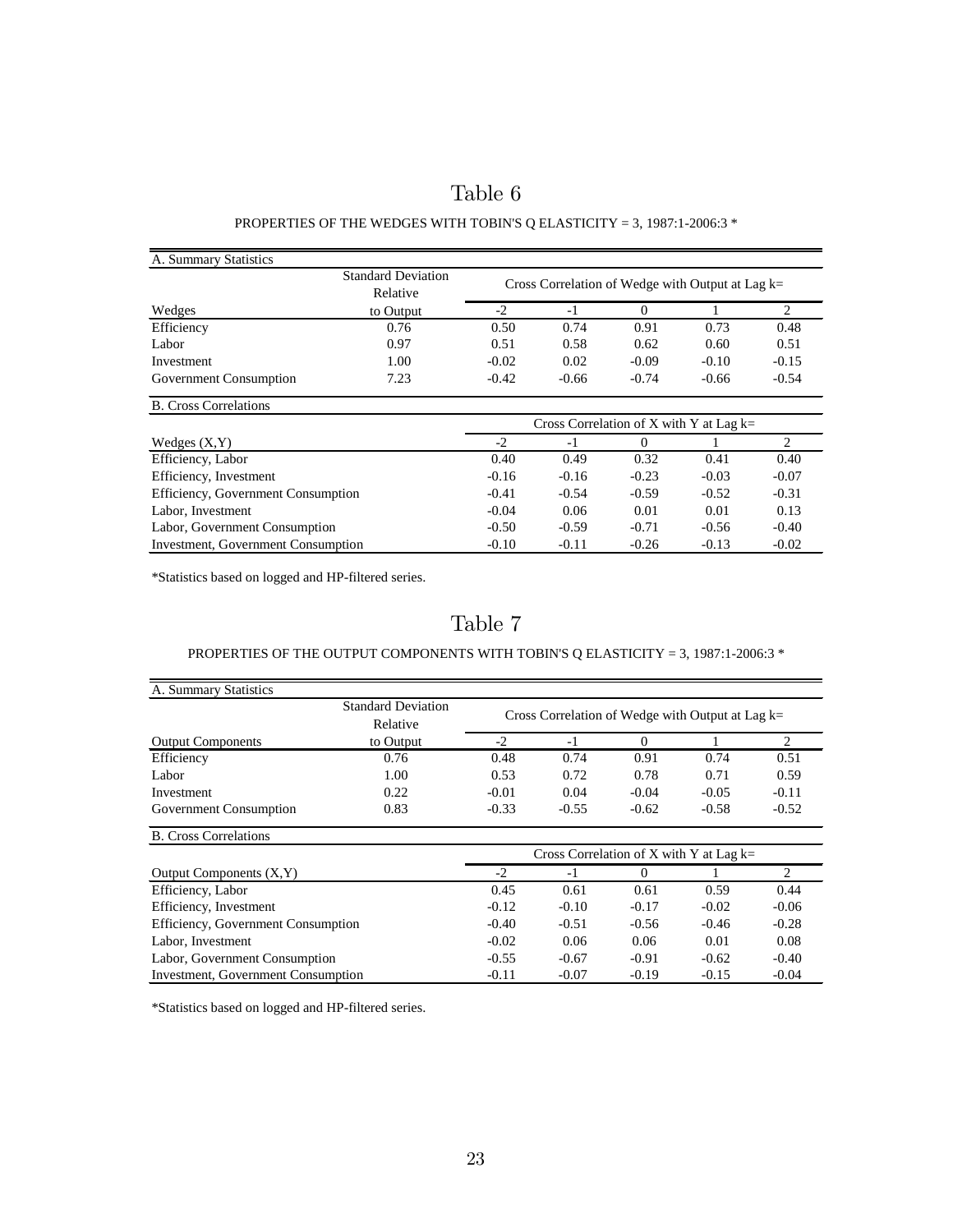Figure 1 Detrended US and Mexico GDP per capita



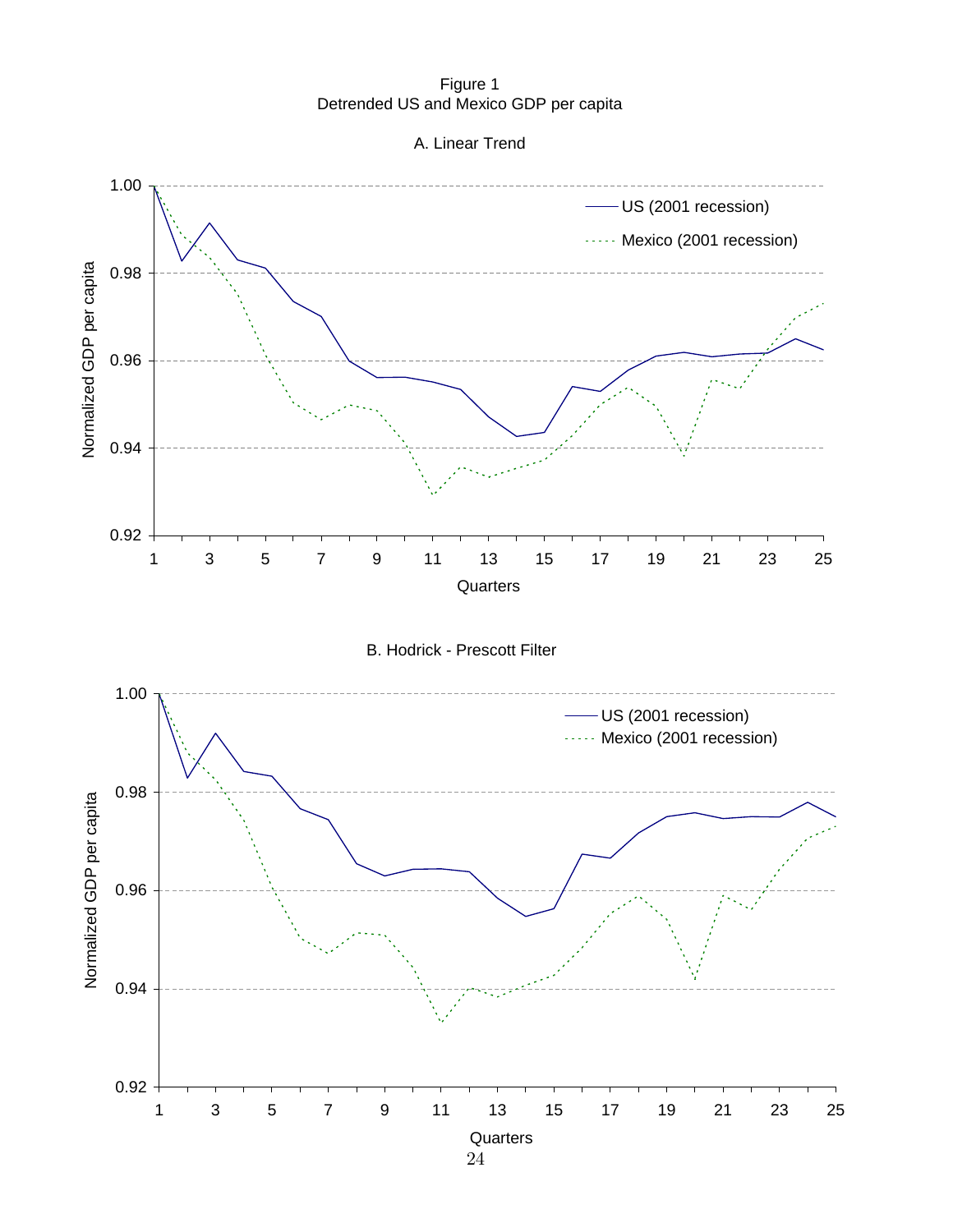

Figure 2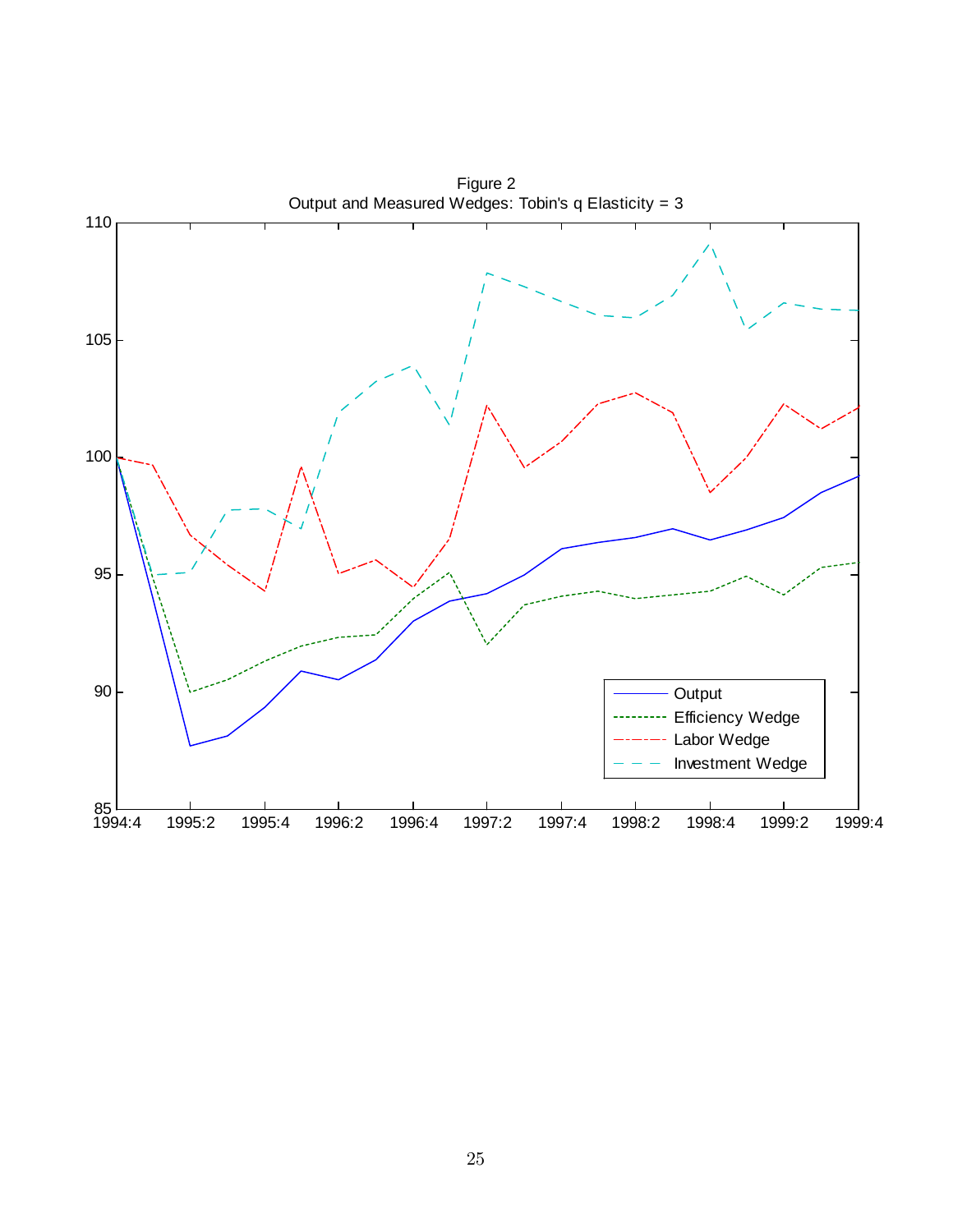

Figure 3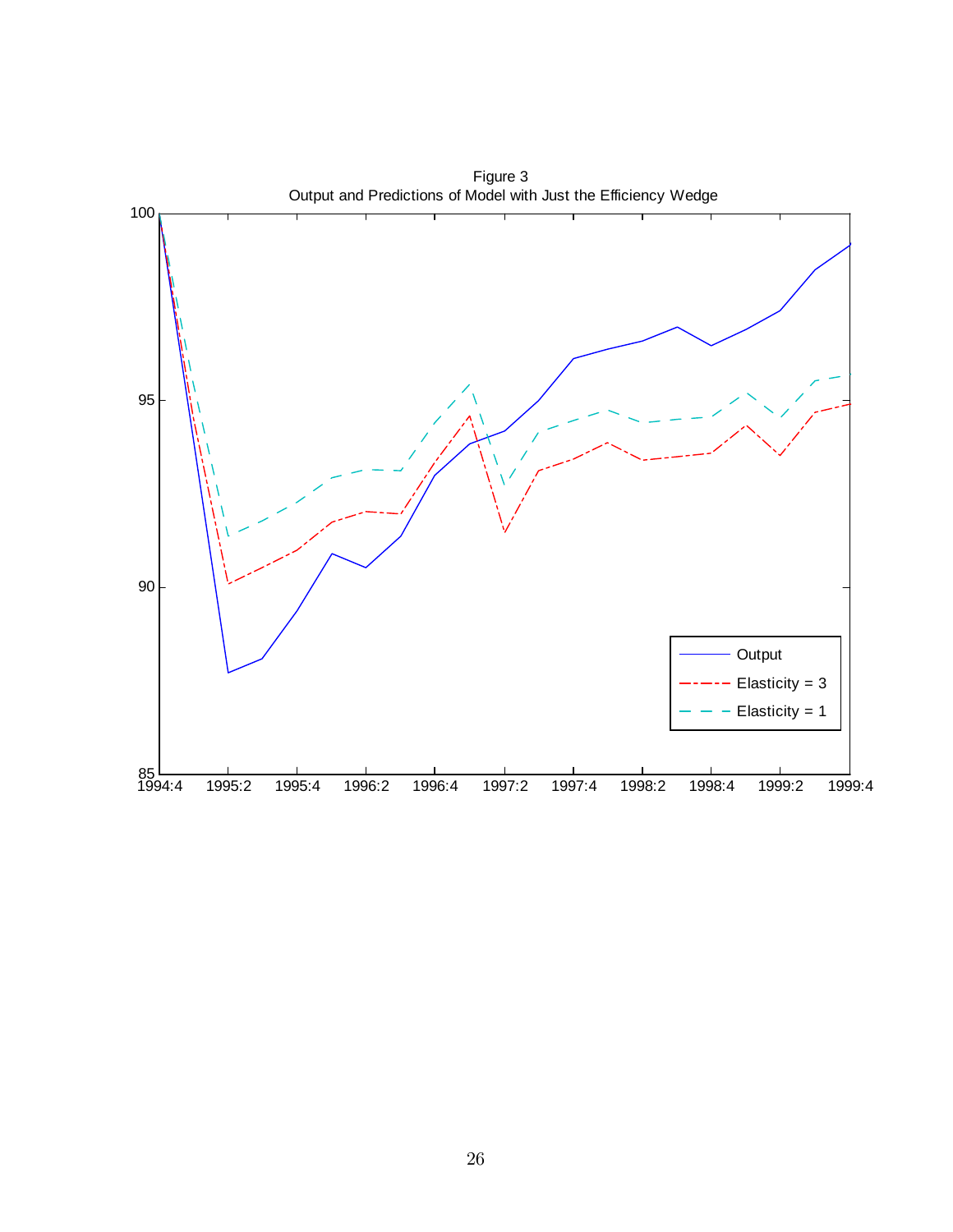

Figure 4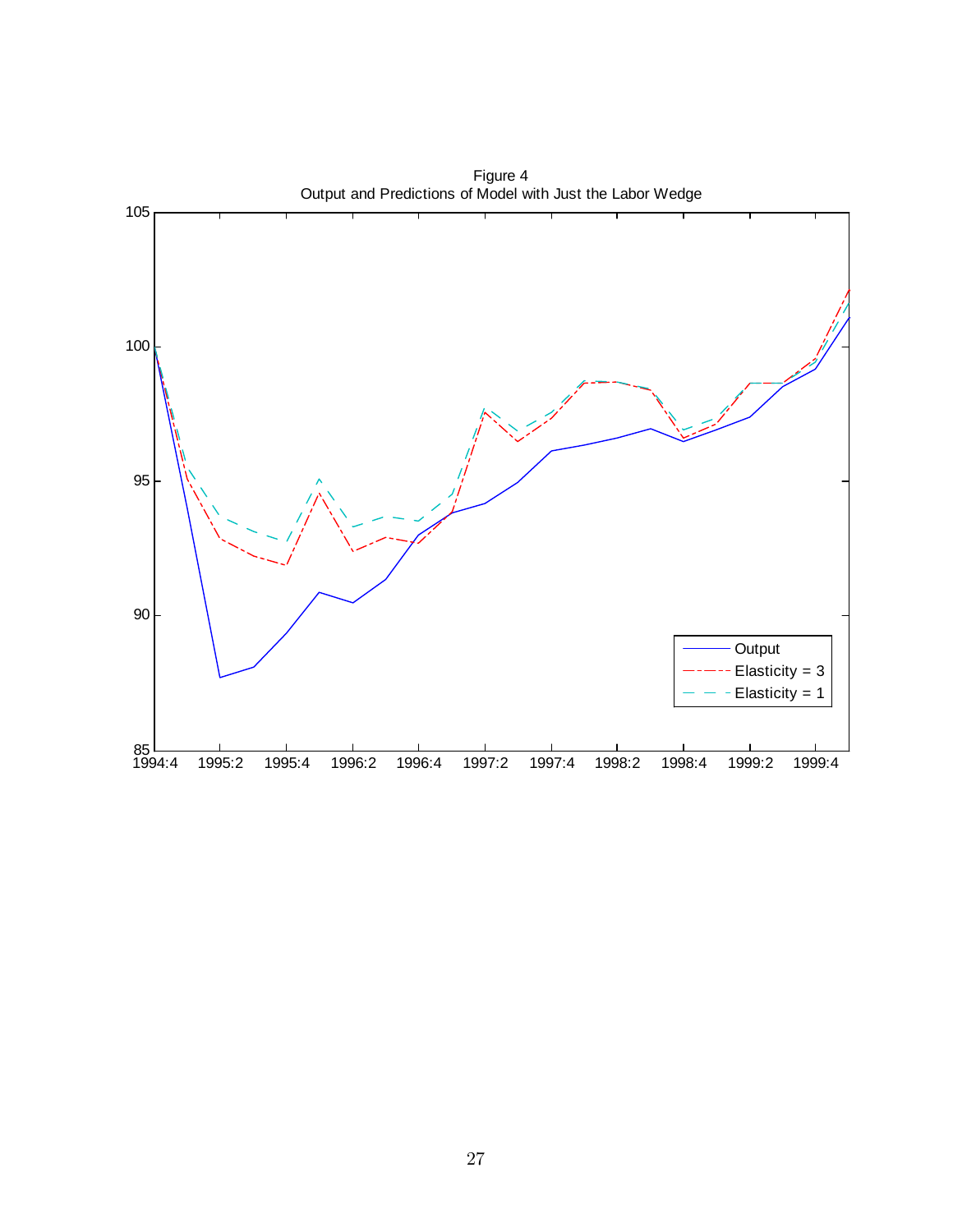

Figure 5 Output and Measured Wedges: Tobin's q Elasticity = 3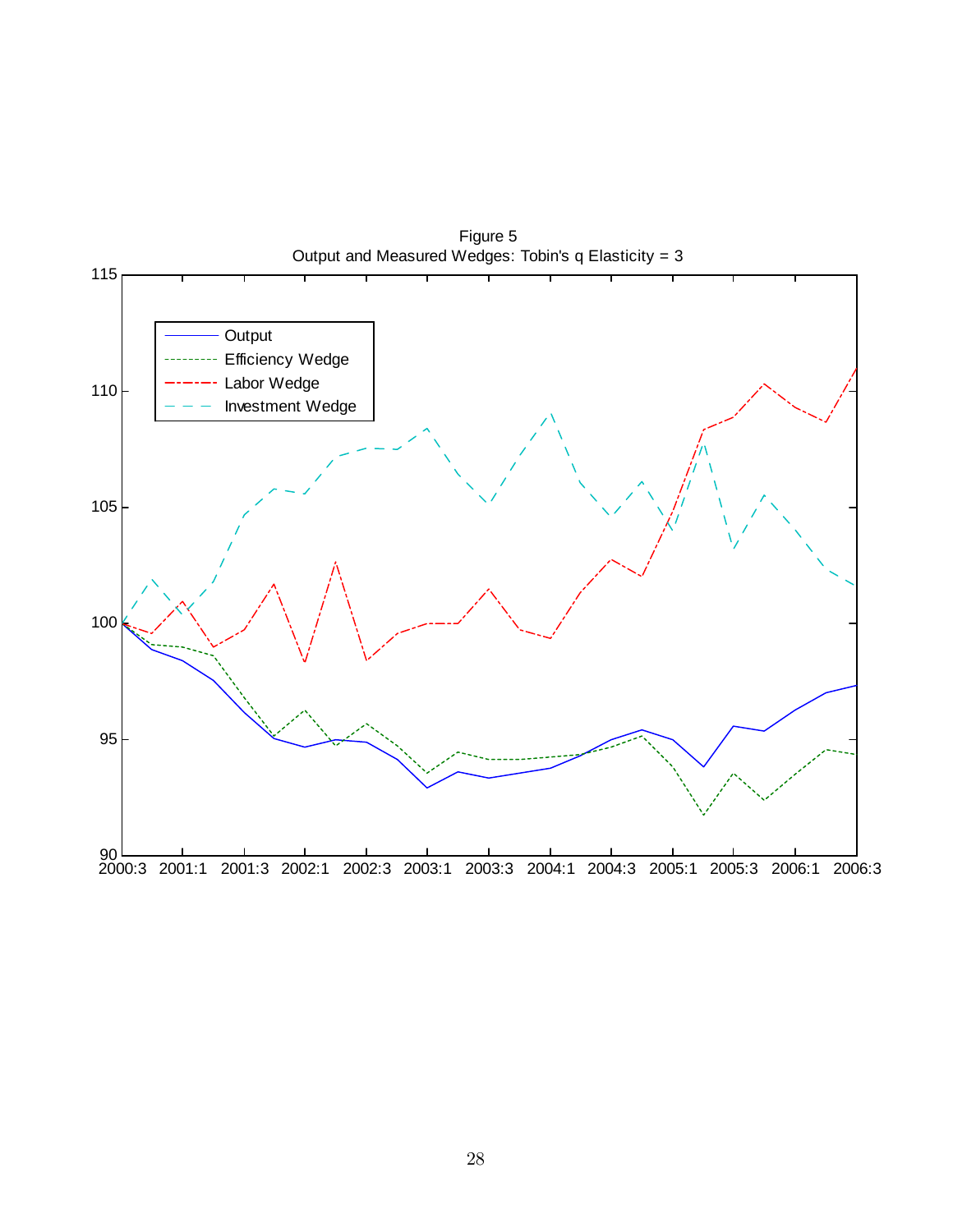

Figure 6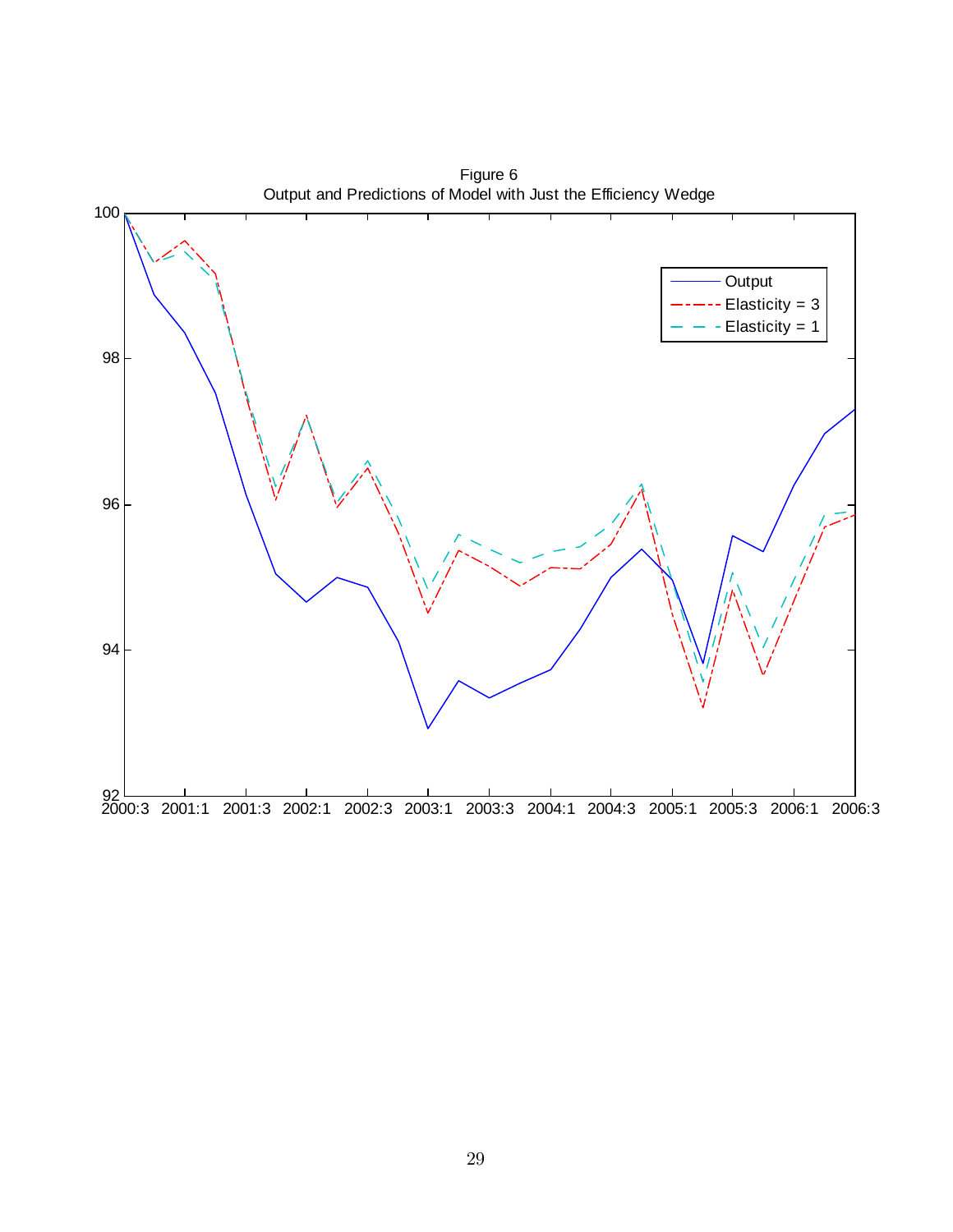

Figure 7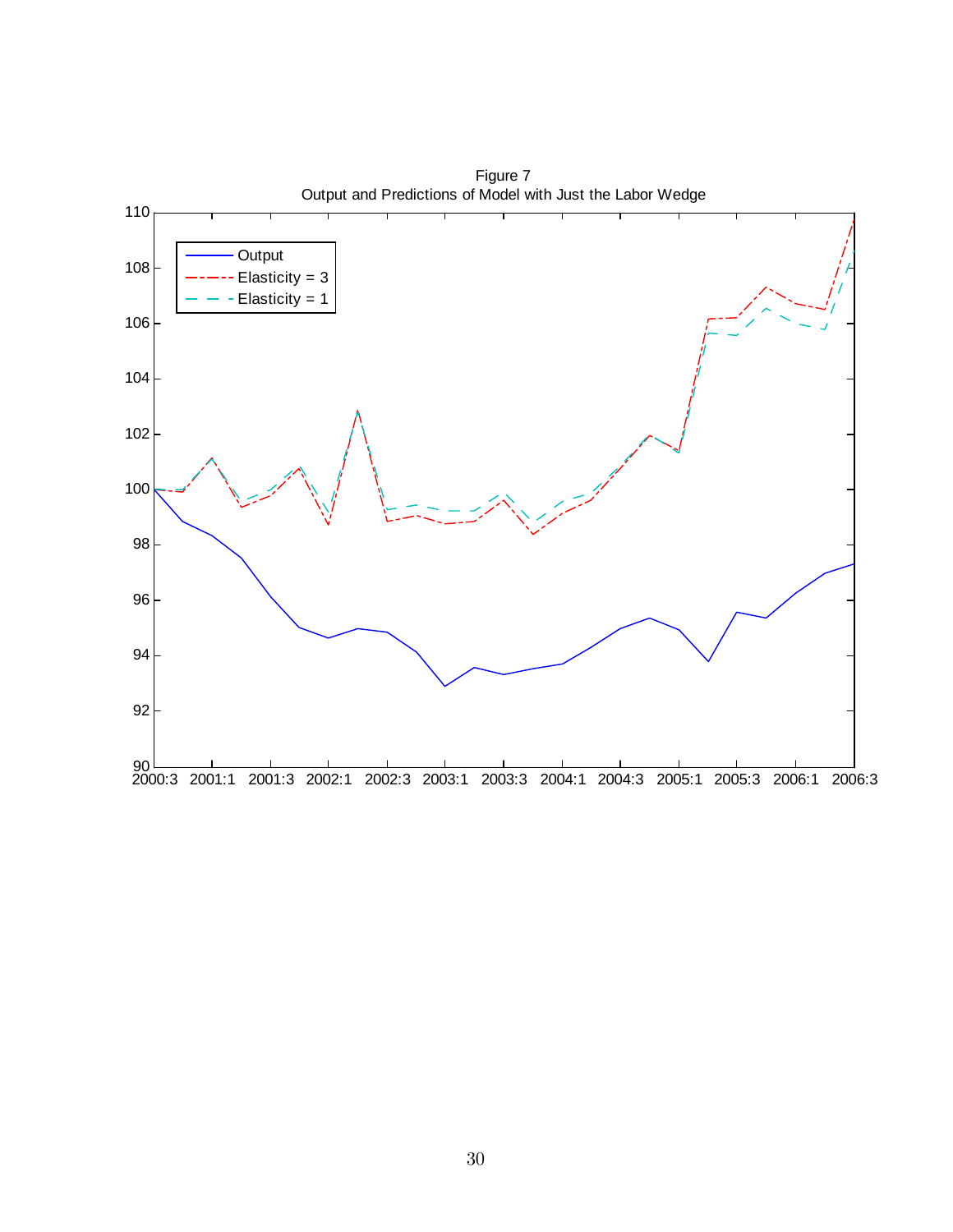Figure 8 Output and Predictions of Model with Just the Efficiency Wedge and Two Capital Utilization Specifications



B. 2001 Recession

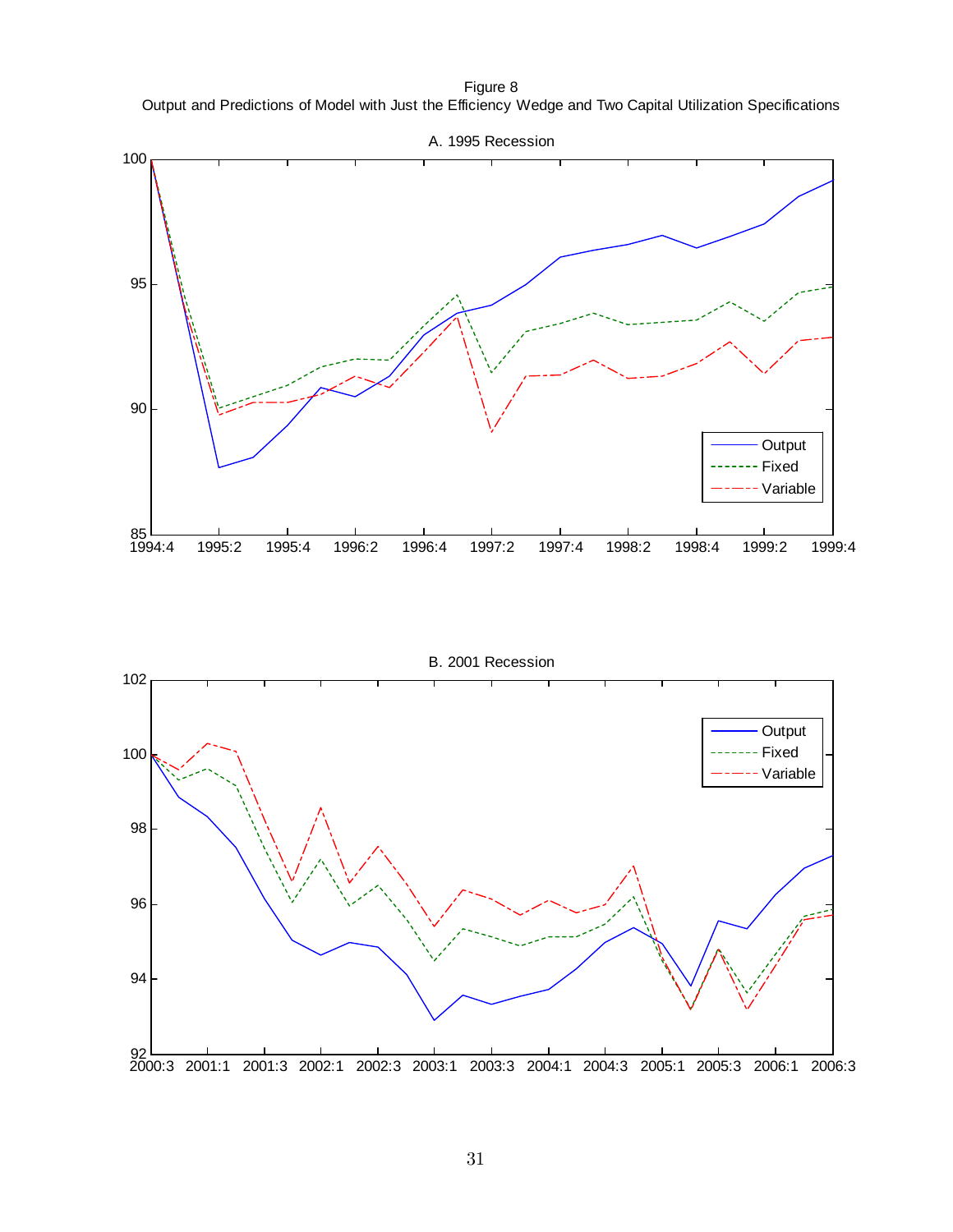Figure 9 Output and Predictions of Model with Just the Labor Wedge and Two Capital Utilization Specifications



B. 2001 Recession

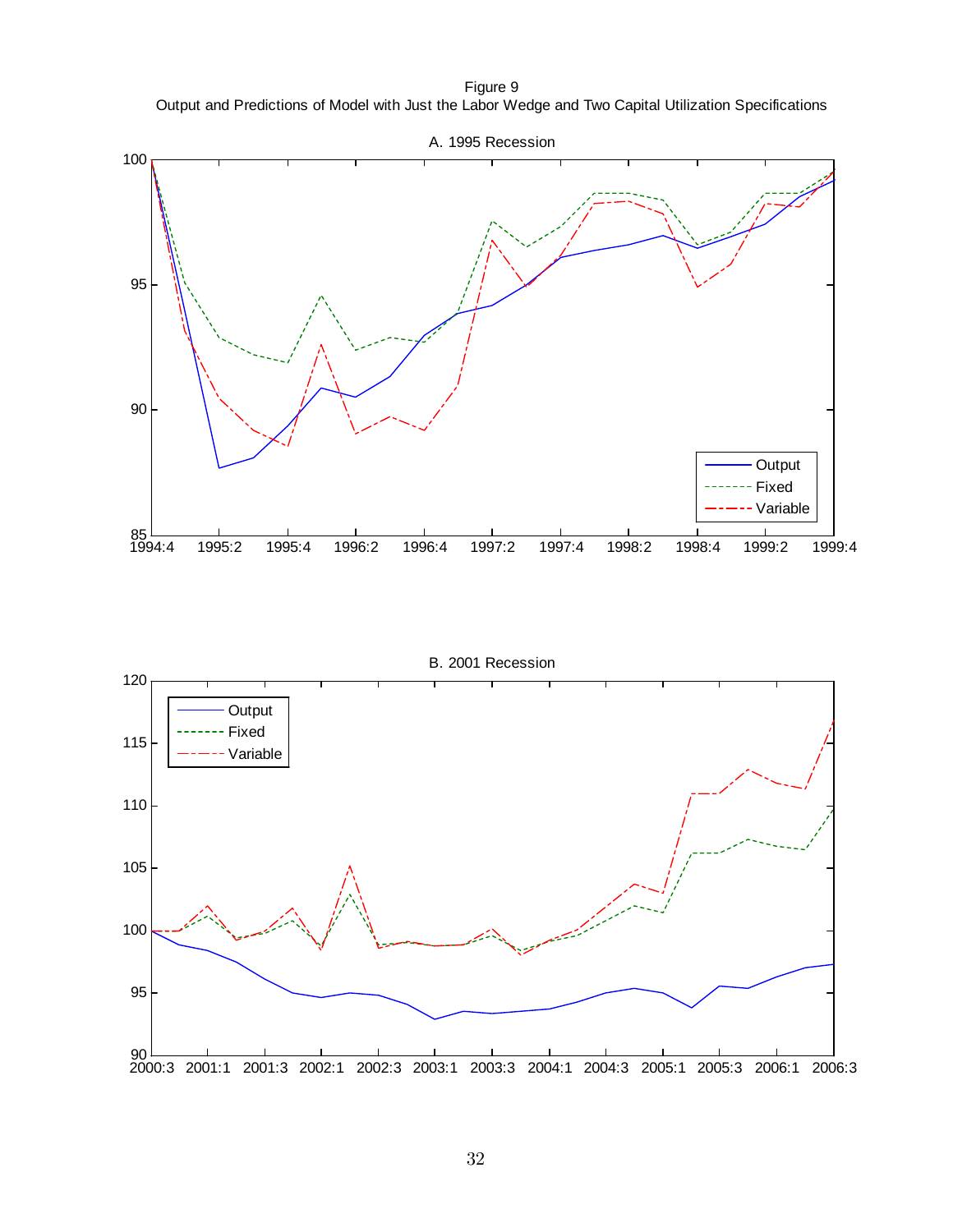Figure 10 Output and Predictions of Model with No Efficiency Wedge



B. 2001 Recession

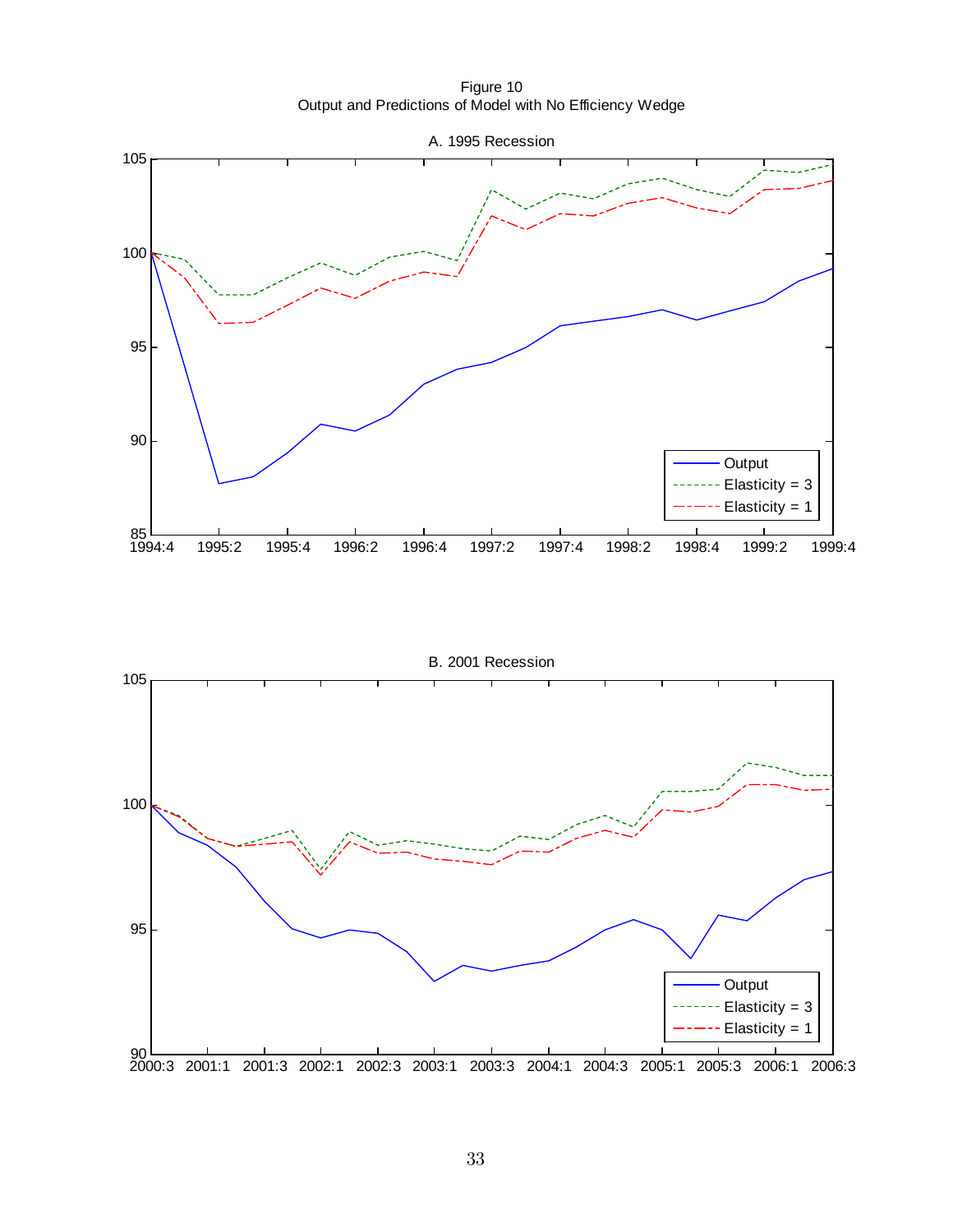Figure 11 Output and Predictions of Model with No Efficiency Wedge and Two Capital Utilization Specifications



B. 2001 Recession

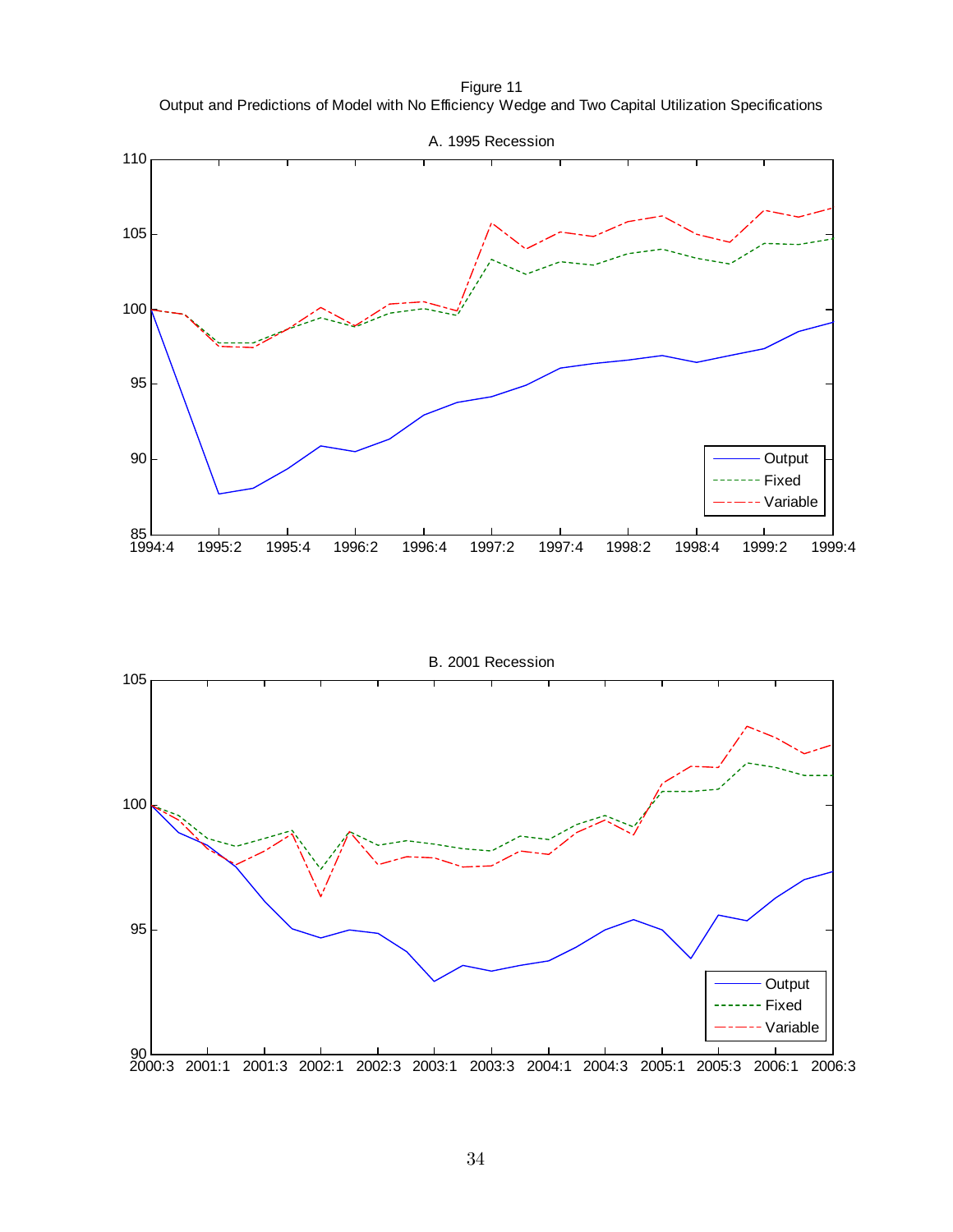Figure 12 Output and Predictions of Model with No Labor Wedge